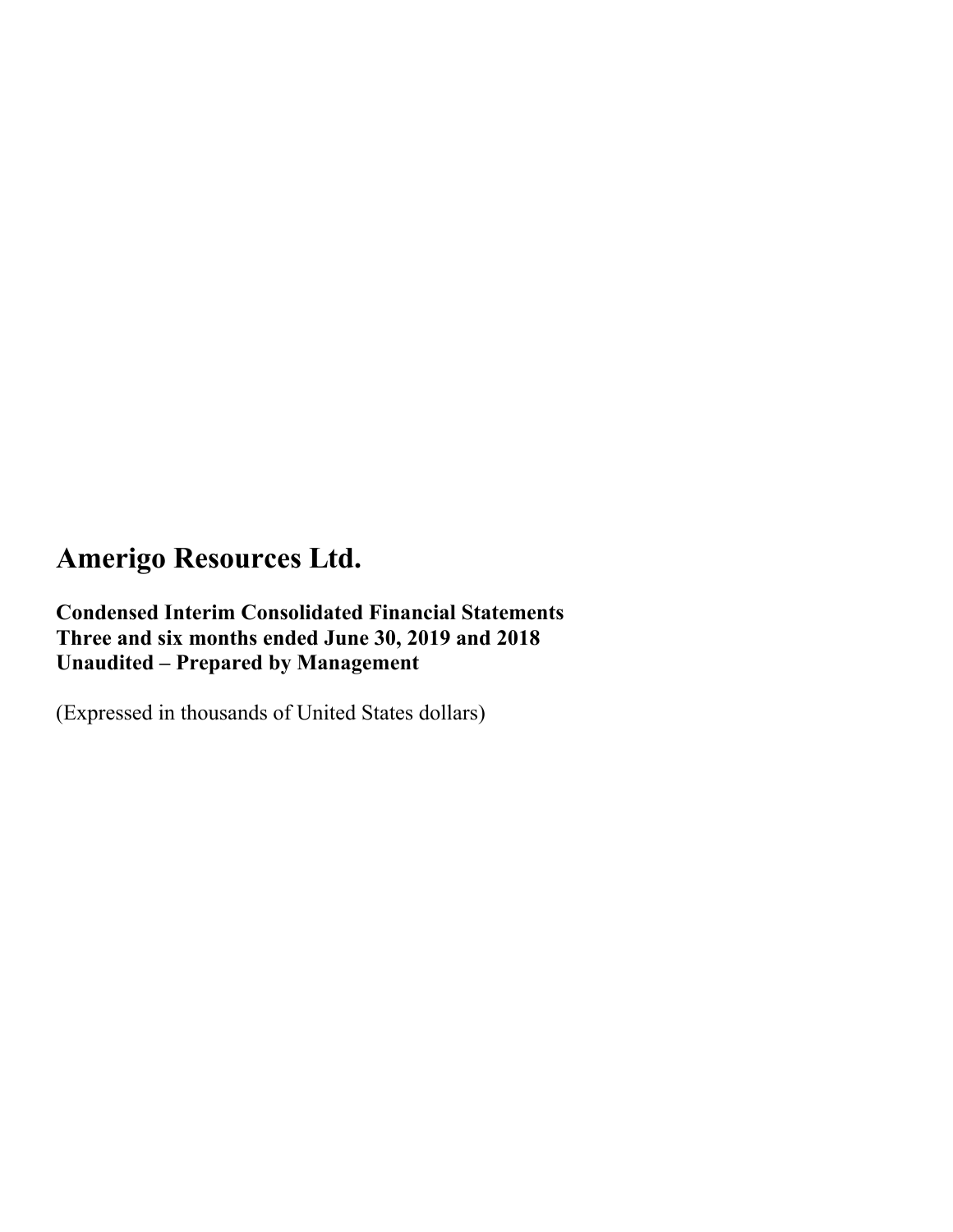### **Amerigo Resources Ltd. Condensed Interim Consolidated Statements of Financial Position - Unaudited**

#### (expressed in thousands of U.S. dollars)

| <b>Notes</b><br>\$<br>\$<br>Assets<br><b>Current assets</b><br>13<br>8,415<br>21,338<br>Cash and cash equivalents<br>Trade and settlement receivables<br>1,574<br>8,915<br>974<br>Taxes receivable<br>1,544<br>Prepaid expenses<br>1,321<br>1,537<br>Inventories<br>12,293<br>4<br>8,843<br>6<br>115<br>Interest rate swap<br>42,292<br>24,577<br>Non-current assets<br>5<br>205,238<br>208,729<br>Property, plant and equipment<br>Intangible assets<br>4,133<br>4,245<br>2,301<br>Investments<br>1,433<br>910<br>905<br>Other non-current assets<br>9<br>Deferred income tax asset<br>6<br>237,165<br>257,613<br><b>Total assets</b><br><b>Liabilities</b><br><b>Current liabilities</b><br>Current portion of borrowings<br>6<br>25,702<br>23,521<br>19,810<br>17,747<br>Trade and other payables<br>$\mathbf{2}$<br>8,978<br>DET royalties<br>11,551<br>7<br>1,812<br>Current portion of leases<br>1,715<br>8, 14<br>Current portion of related party derivative liability<br>1,356<br>1,382<br>6<br>189<br>Interest rate swap<br>Current income tax liabilities<br>10<br>3,292<br>57,857<br>59,208<br><b>Non-current liabilities</b><br>Borrowings<br>6<br>31,939<br>42,691<br>Deferred income tax liability<br>26,055<br>28,484<br>Related party derivative liability<br>8, 14<br>9,895<br>9,668<br>7<br>Leases<br>6,877<br>7,386<br>1,060<br>Severance provisions<br>966<br><b>Total liabilities</b><br>133,683<br>148,403<br>9<br><b>Equity</b><br>80,300<br>Share capital<br>79,296<br>9,791<br>9,202<br>Other reserves<br>Accumulated other comprehensive loss<br>(1,439)<br>(2,081)<br>14,830<br>22,793<br>Retained earnings<br>103,482<br>109,210<br>Total equity<br>237,165<br>257,613<br>Total equity and liabilities<br><b>Commitments</b><br>15<br>16<br><b>Subsequent Events</b> |  | <b>June 30,</b> | December 31, |
|---------------------------------------------------------------------------------------------------------------------------------------------------------------------------------------------------------------------------------------------------------------------------------------------------------------------------------------------------------------------------------------------------------------------------------------------------------------------------------------------------------------------------------------------------------------------------------------------------------------------------------------------------------------------------------------------------------------------------------------------------------------------------------------------------------------------------------------------------------------------------------------------------------------------------------------------------------------------------------------------------------------------------------------------------------------------------------------------------------------------------------------------------------------------------------------------------------------------------------------------------------------------------------------------------------------------------------------------------------------------------------------------------------------------------------------------------------------------------------------------------------------------------------------------------------------------------------------------------------------------------------------------------------------------------------------------------------------------------------------------------------------------------------------------------|--|-----------------|--------------|
|                                                                                                                                                                                                                                                                                                                                                                                                                                                                                                                                                                                                                                                                                                                                                                                                                                                                                                                                                                                                                                                                                                                                                                                                                                                                                                                                                                                                                                                                                                                                                                                                                                                                                                                                                                                                   |  | 2019            | 2018         |
|                                                                                                                                                                                                                                                                                                                                                                                                                                                                                                                                                                                                                                                                                                                                                                                                                                                                                                                                                                                                                                                                                                                                                                                                                                                                                                                                                                                                                                                                                                                                                                                                                                                                                                                                                                                                   |  |                 |              |
|                                                                                                                                                                                                                                                                                                                                                                                                                                                                                                                                                                                                                                                                                                                                                                                                                                                                                                                                                                                                                                                                                                                                                                                                                                                                                                                                                                                                                                                                                                                                                                                                                                                                                                                                                                                                   |  |                 |              |
|                                                                                                                                                                                                                                                                                                                                                                                                                                                                                                                                                                                                                                                                                                                                                                                                                                                                                                                                                                                                                                                                                                                                                                                                                                                                                                                                                                                                                                                                                                                                                                                                                                                                                                                                                                                                   |  |                 |              |
|                                                                                                                                                                                                                                                                                                                                                                                                                                                                                                                                                                                                                                                                                                                                                                                                                                                                                                                                                                                                                                                                                                                                                                                                                                                                                                                                                                                                                                                                                                                                                                                                                                                                                                                                                                                                   |  |                 |              |
|                                                                                                                                                                                                                                                                                                                                                                                                                                                                                                                                                                                                                                                                                                                                                                                                                                                                                                                                                                                                                                                                                                                                                                                                                                                                                                                                                                                                                                                                                                                                                                                                                                                                                                                                                                                                   |  |                 |              |
|                                                                                                                                                                                                                                                                                                                                                                                                                                                                                                                                                                                                                                                                                                                                                                                                                                                                                                                                                                                                                                                                                                                                                                                                                                                                                                                                                                                                                                                                                                                                                                                                                                                                                                                                                                                                   |  |                 |              |
|                                                                                                                                                                                                                                                                                                                                                                                                                                                                                                                                                                                                                                                                                                                                                                                                                                                                                                                                                                                                                                                                                                                                                                                                                                                                                                                                                                                                                                                                                                                                                                                                                                                                                                                                                                                                   |  |                 |              |
|                                                                                                                                                                                                                                                                                                                                                                                                                                                                                                                                                                                                                                                                                                                                                                                                                                                                                                                                                                                                                                                                                                                                                                                                                                                                                                                                                                                                                                                                                                                                                                                                                                                                                                                                                                                                   |  |                 |              |
|                                                                                                                                                                                                                                                                                                                                                                                                                                                                                                                                                                                                                                                                                                                                                                                                                                                                                                                                                                                                                                                                                                                                                                                                                                                                                                                                                                                                                                                                                                                                                                                                                                                                                                                                                                                                   |  |                 |              |
|                                                                                                                                                                                                                                                                                                                                                                                                                                                                                                                                                                                                                                                                                                                                                                                                                                                                                                                                                                                                                                                                                                                                                                                                                                                                                                                                                                                                                                                                                                                                                                                                                                                                                                                                                                                                   |  |                 |              |
|                                                                                                                                                                                                                                                                                                                                                                                                                                                                                                                                                                                                                                                                                                                                                                                                                                                                                                                                                                                                                                                                                                                                                                                                                                                                                                                                                                                                                                                                                                                                                                                                                                                                                                                                                                                                   |  |                 |              |
|                                                                                                                                                                                                                                                                                                                                                                                                                                                                                                                                                                                                                                                                                                                                                                                                                                                                                                                                                                                                                                                                                                                                                                                                                                                                                                                                                                                                                                                                                                                                                                                                                                                                                                                                                                                                   |  |                 |              |
|                                                                                                                                                                                                                                                                                                                                                                                                                                                                                                                                                                                                                                                                                                                                                                                                                                                                                                                                                                                                                                                                                                                                                                                                                                                                                                                                                                                                                                                                                                                                                                                                                                                                                                                                                                                                   |  |                 |              |
|                                                                                                                                                                                                                                                                                                                                                                                                                                                                                                                                                                                                                                                                                                                                                                                                                                                                                                                                                                                                                                                                                                                                                                                                                                                                                                                                                                                                                                                                                                                                                                                                                                                                                                                                                                                                   |  |                 |              |
|                                                                                                                                                                                                                                                                                                                                                                                                                                                                                                                                                                                                                                                                                                                                                                                                                                                                                                                                                                                                                                                                                                                                                                                                                                                                                                                                                                                                                                                                                                                                                                                                                                                                                                                                                                                                   |  |                 |              |
|                                                                                                                                                                                                                                                                                                                                                                                                                                                                                                                                                                                                                                                                                                                                                                                                                                                                                                                                                                                                                                                                                                                                                                                                                                                                                                                                                                                                                                                                                                                                                                                                                                                                                                                                                                                                   |  |                 |              |
|                                                                                                                                                                                                                                                                                                                                                                                                                                                                                                                                                                                                                                                                                                                                                                                                                                                                                                                                                                                                                                                                                                                                                                                                                                                                                                                                                                                                                                                                                                                                                                                                                                                                                                                                                                                                   |  |                 |              |
|                                                                                                                                                                                                                                                                                                                                                                                                                                                                                                                                                                                                                                                                                                                                                                                                                                                                                                                                                                                                                                                                                                                                                                                                                                                                                                                                                                                                                                                                                                                                                                                                                                                                                                                                                                                                   |  |                 |              |
|                                                                                                                                                                                                                                                                                                                                                                                                                                                                                                                                                                                                                                                                                                                                                                                                                                                                                                                                                                                                                                                                                                                                                                                                                                                                                                                                                                                                                                                                                                                                                                                                                                                                                                                                                                                                   |  |                 |              |
|                                                                                                                                                                                                                                                                                                                                                                                                                                                                                                                                                                                                                                                                                                                                                                                                                                                                                                                                                                                                                                                                                                                                                                                                                                                                                                                                                                                                                                                                                                                                                                                                                                                                                                                                                                                                   |  |                 |              |
|                                                                                                                                                                                                                                                                                                                                                                                                                                                                                                                                                                                                                                                                                                                                                                                                                                                                                                                                                                                                                                                                                                                                                                                                                                                                                                                                                                                                                                                                                                                                                                                                                                                                                                                                                                                                   |  |                 |              |
|                                                                                                                                                                                                                                                                                                                                                                                                                                                                                                                                                                                                                                                                                                                                                                                                                                                                                                                                                                                                                                                                                                                                                                                                                                                                                                                                                                                                                                                                                                                                                                                                                                                                                                                                                                                                   |  |                 |              |
|                                                                                                                                                                                                                                                                                                                                                                                                                                                                                                                                                                                                                                                                                                                                                                                                                                                                                                                                                                                                                                                                                                                                                                                                                                                                                                                                                                                                                                                                                                                                                                                                                                                                                                                                                                                                   |  |                 |              |
|                                                                                                                                                                                                                                                                                                                                                                                                                                                                                                                                                                                                                                                                                                                                                                                                                                                                                                                                                                                                                                                                                                                                                                                                                                                                                                                                                                                                                                                                                                                                                                                                                                                                                                                                                                                                   |  |                 |              |
|                                                                                                                                                                                                                                                                                                                                                                                                                                                                                                                                                                                                                                                                                                                                                                                                                                                                                                                                                                                                                                                                                                                                                                                                                                                                                                                                                                                                                                                                                                                                                                                                                                                                                                                                                                                                   |  |                 |              |
|                                                                                                                                                                                                                                                                                                                                                                                                                                                                                                                                                                                                                                                                                                                                                                                                                                                                                                                                                                                                                                                                                                                                                                                                                                                                                                                                                                                                                                                                                                                                                                                                                                                                                                                                                                                                   |  |                 |              |
|                                                                                                                                                                                                                                                                                                                                                                                                                                                                                                                                                                                                                                                                                                                                                                                                                                                                                                                                                                                                                                                                                                                                                                                                                                                                                                                                                                                                                                                                                                                                                                                                                                                                                                                                                                                                   |  |                 |              |
|                                                                                                                                                                                                                                                                                                                                                                                                                                                                                                                                                                                                                                                                                                                                                                                                                                                                                                                                                                                                                                                                                                                                                                                                                                                                                                                                                                                                                                                                                                                                                                                                                                                                                                                                                                                                   |  |                 |              |
|                                                                                                                                                                                                                                                                                                                                                                                                                                                                                                                                                                                                                                                                                                                                                                                                                                                                                                                                                                                                                                                                                                                                                                                                                                                                                                                                                                                                                                                                                                                                                                                                                                                                                                                                                                                                   |  |                 |              |
|                                                                                                                                                                                                                                                                                                                                                                                                                                                                                                                                                                                                                                                                                                                                                                                                                                                                                                                                                                                                                                                                                                                                                                                                                                                                                                                                                                                                                                                                                                                                                                                                                                                                                                                                                                                                   |  |                 |              |
|                                                                                                                                                                                                                                                                                                                                                                                                                                                                                                                                                                                                                                                                                                                                                                                                                                                                                                                                                                                                                                                                                                                                                                                                                                                                                                                                                                                                                                                                                                                                                                                                                                                                                                                                                                                                   |  |                 |              |
|                                                                                                                                                                                                                                                                                                                                                                                                                                                                                                                                                                                                                                                                                                                                                                                                                                                                                                                                                                                                                                                                                                                                                                                                                                                                                                                                                                                                                                                                                                                                                                                                                                                                                                                                                                                                   |  |                 |              |
|                                                                                                                                                                                                                                                                                                                                                                                                                                                                                                                                                                                                                                                                                                                                                                                                                                                                                                                                                                                                                                                                                                                                                                                                                                                                                                                                                                                                                                                                                                                                                                                                                                                                                                                                                                                                   |  |                 |              |
|                                                                                                                                                                                                                                                                                                                                                                                                                                                                                                                                                                                                                                                                                                                                                                                                                                                                                                                                                                                                                                                                                                                                                                                                                                                                                                                                                                                                                                                                                                                                                                                                                                                                                                                                                                                                   |  |                 |              |
|                                                                                                                                                                                                                                                                                                                                                                                                                                                                                                                                                                                                                                                                                                                                                                                                                                                                                                                                                                                                                                                                                                                                                                                                                                                                                                                                                                                                                                                                                                                                                                                                                                                                                                                                                                                                   |  |                 |              |
|                                                                                                                                                                                                                                                                                                                                                                                                                                                                                                                                                                                                                                                                                                                                                                                                                                                                                                                                                                                                                                                                                                                                                                                                                                                                                                                                                                                                                                                                                                                                                                                                                                                                                                                                                                                                   |  |                 |              |
|                                                                                                                                                                                                                                                                                                                                                                                                                                                                                                                                                                                                                                                                                                                                                                                                                                                                                                                                                                                                                                                                                                                                                                                                                                                                                                                                                                                                                                                                                                                                                                                                                                                                                                                                                                                                   |  |                 |              |
|                                                                                                                                                                                                                                                                                                                                                                                                                                                                                                                                                                                                                                                                                                                                                                                                                                                                                                                                                                                                                                                                                                                                                                                                                                                                                                                                                                                                                                                                                                                                                                                                                                                                                                                                                                                                   |  |                 |              |
|                                                                                                                                                                                                                                                                                                                                                                                                                                                                                                                                                                                                                                                                                                                                                                                                                                                                                                                                                                                                                                                                                                                                                                                                                                                                                                                                                                                                                                                                                                                                                                                                                                                                                                                                                                                                   |  |                 |              |
|                                                                                                                                                                                                                                                                                                                                                                                                                                                                                                                                                                                                                                                                                                                                                                                                                                                                                                                                                                                                                                                                                                                                                                                                                                                                                                                                                                                                                                                                                                                                                                                                                                                                                                                                                                                                   |  |                 |              |
|                                                                                                                                                                                                                                                                                                                                                                                                                                                                                                                                                                                                                                                                                                                                                                                                                                                                                                                                                                                                                                                                                                                                                                                                                                                                                                                                                                                                                                                                                                                                                                                                                                                                                                                                                                                                   |  |                 |              |
|                                                                                                                                                                                                                                                                                                                                                                                                                                                                                                                                                                                                                                                                                                                                                                                                                                                                                                                                                                                                                                                                                                                                                                                                                                                                                                                                                                                                                                                                                                                                                                                                                                                                                                                                                                                                   |  |                 |              |

The accompanying notes are an integral part of these condensed interim consolidated financial statements.

**Approved by the Board of Directors**

Director Director **Director** Director

"Robert Gayton" "George Ireland"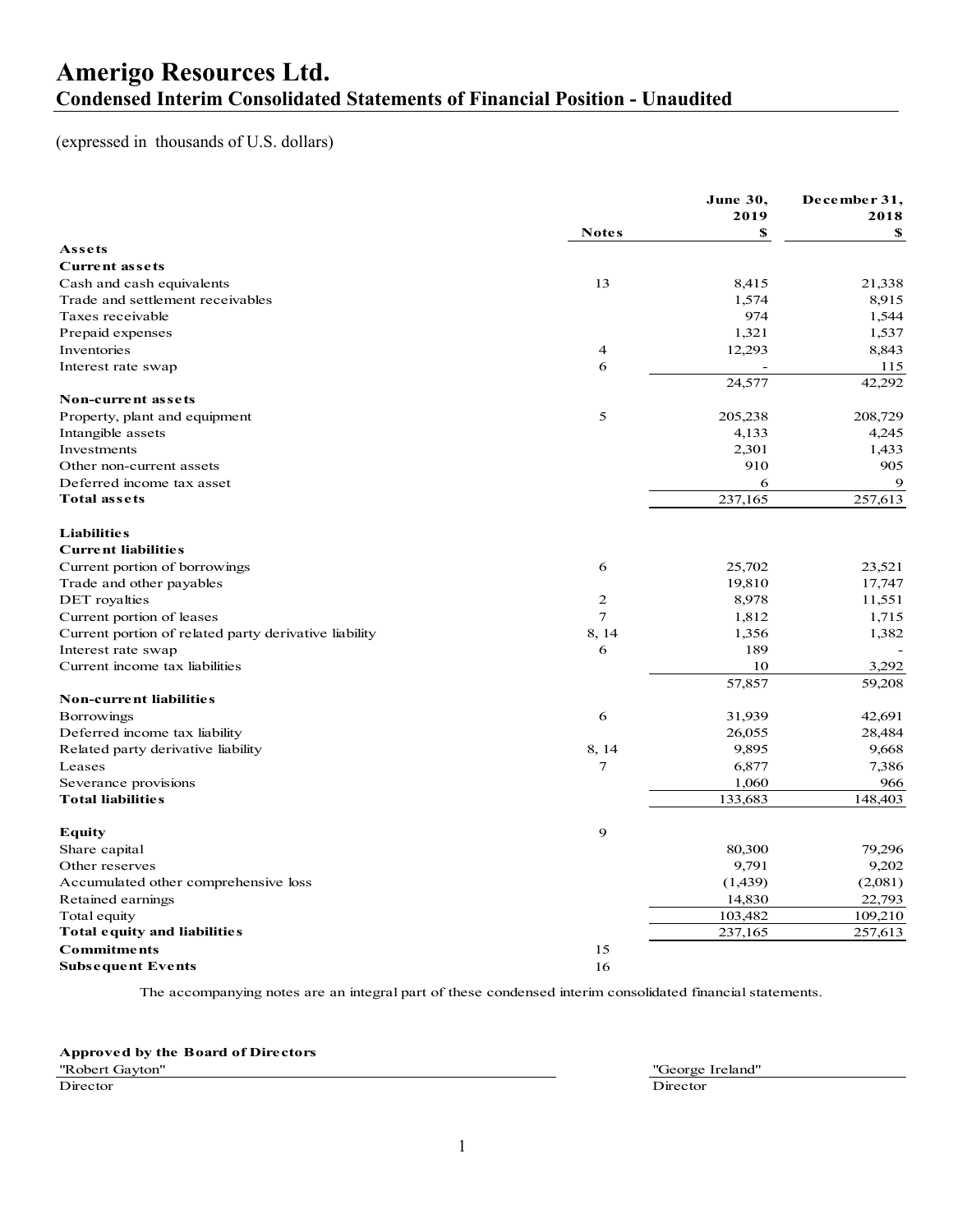**Condensed Interim Consolidated Statements of (Loss) Income and Comprehensive (Loss) Income - Unaudited** 

(expressed in thousands of U.S. dollars)

|                                                                   |              | Three months ended June 30, |             |             | Six months ended June 30, |
|-------------------------------------------------------------------|--------------|-----------------------------|-------------|-------------|---------------------------|
|                                                                   | <b>Notes</b> | 2019                        | 2018        | 2019        | 2018                      |
|                                                                   |              | \$                          | \$          | \$          | \$                        |
| Revenue                                                           | 11           | 22,692                      | 32,999      | 50,428      | 66,880                    |
| <b>Tolling and production costs</b>                               | 12(a)        | (28,794)                    | (27,209)    | (54, 558)   | (55, 926)                 |
| Gross (loss) profit                                               |              | (6,102)                     | 5,790       | (4,130)     | 10,954                    |
| Other expenses                                                    |              |                             |             |             |                           |
| General and administration                                        | 12(b)        | (1,172)                     | (895)       | (2,295)     | (2,453)                   |
| Related party derivative including changes in fair value          | 12(c)        | 256                         | 239         | (662)       | (175)                     |
| Other (expenses) gains                                            | 12(d)        | (296)                       | (404)       | 40          | (138)                     |
|                                                                   |              | (1,212)                     | (1,060)     | (2,917)     | (2,766)                   |
| Operating (loss) profit                                           |              | (7,314)                     | 4,730       | (7,047)     | 8,188                     |
| Finance expense                                                   | 12(e)        | (1,501)                     | (912)       | (3,298)     | (1,897)                   |
|                                                                   |              | (1,501)                     | (912)       | (3,298)     | (1,897)                   |
| (Loss) income before income tax                                   |              | (8,815)                     | 3,818       | (10,345)    | 6,291                     |
| Income tax recovery (expense)                                     |              | 2,251                       | (1,098)     | 2,382       | (2,354)                   |
| Net (loss) income                                                 |              | (6,564)                     | 2,720       | (7,963)     | 3,937                     |
| Other comprehensive income (loss)                                 |              |                             |             |             |                           |
| Unrealized gains (losses) on investments, net of tax              |              | 563                         | (327)       | 868         | (859)                     |
| Items that may be reclassified subsequently to net (loss) income: |              |                             |             |             |                           |
| Cumulative translation adjustment                                 |              | (116)                       | 81          | (239)       | 285                       |
| Actuarial (losses) gains on severance provision                   |              | (13)                        | 12          | 13          | 5                         |
| Other comprehensive income (loss)                                 |              | 434                         | (234)       | 642         | (569)                     |
| Comprehensive (loss) income                                       |              | (6,130)                     | 2,486       | (7,321)     | 3,368                     |
| Weighted average number of shares outstanding, basic              |              | 178,292,940                 | 177,225,479 | 178,002,296 | 176,861,610               |
| Weighted average number of shares outstanding, diluted            |              | 178,292,940                 | 181,213,863 | 178,002,296 | 180,849,994               |
| (Loss) earnings per share                                         |              |                             |             |             |                           |
| Basic                                                             |              | (0.04)                      | 0.02        | (0.04)      | 0.02                      |
| Diluted                                                           |              | (0.04)                      | 0.02        | (0.04)      | 0.02                      |

The accompanying notes are an integral part of these condensed interim consolidated financial statements.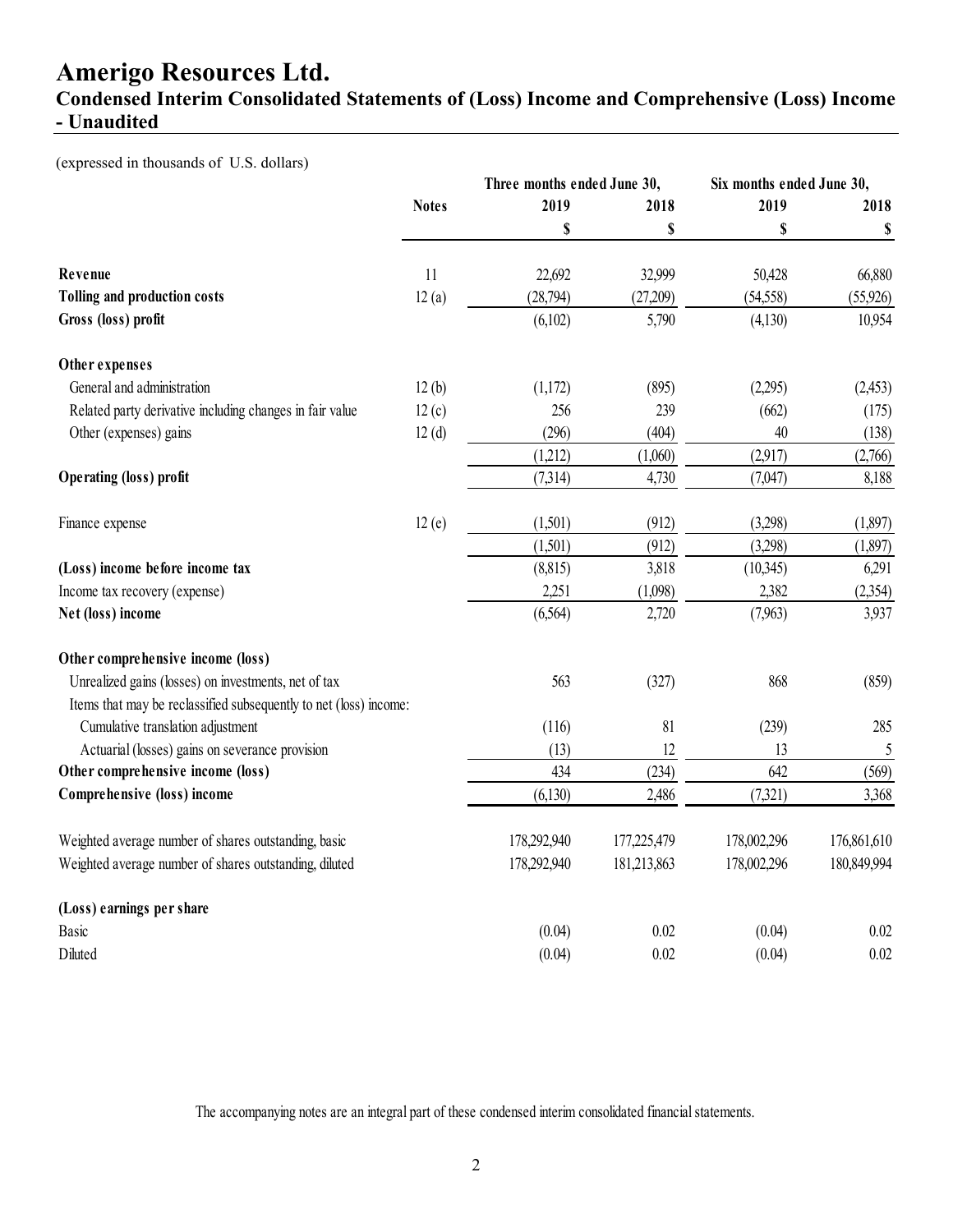### **Amerigo Resources Ltd. Condensed Interim Consolidated Statements of Cash Flows - Unaudited**

#### (expressed in thousands of U.S. dollars)

|                                                             | Three months ended June 30, |                | Six months ended June 30, |           |
|-------------------------------------------------------------|-----------------------------|----------------|---------------------------|-----------|
|                                                             | 2019                        | 2018           | 2019                      | 2018      |
|                                                             | \$                          | \$             | \$                        | \$        |
| Cash flows from operating activities                        |                             |                |                           |           |
| Net (loss) income                                           | (6, 564)                    | 2,720          | (7,963)                   | 3,937     |
| Adjustment for items not affecting cash:                    |                             |                |                           |           |
| Depreciation and amortization                               | 4,398                       | 3,685          | 8,762                     | 7,251     |
| Share-based payments                                        | 577                         | 312            | 1,068                     | 996       |
| Other                                                       | 55                          | (69)           | 140                       | (253)     |
| Deferred income tax (recovery) expense                      | (2,281)                     | 311            | (2,425)                   | 878       |
| Changes in fair value of related party derivative liability | (474)                       | (483)          | 234                       | (305)     |
| Finance expense                                             | (304)                       | (944)          | 961                       | (905)     |
| Unrealized foreign exchange (gain) expense                  | (161)                       | 896            | (361)                     | 773       |
|                                                             | (4, 754)                    | 6,428          | 416                       | 12,372    |
| Changes in non-cash working capital                         |                             |                |                           |           |
| Trade, settlement receivables and taxes receivable          | 8,178                       | (1,068)        | 8,133                     | 1,123     |
| Inventories                                                 | 1,213                       | (1,735)        | (3, 477)                  | (857)     |
| Trade and other payables                                    | (1, 876)                    | (1, 842)       | (996)                     | (952)     |
| DET royalties                                               | 190                         | $\overline{2}$ | (2,573)                   | (464)     |
| Net cash from operating activities                          | 2,951                       | 1,785          | 1,503                     | 11,222    |
| Cash flows used in investing activities                     |                             |                |                           |           |
| Purchase of plant and equipment                             | (2, 849)                    | (9,961)        | (6, 445)                  | (20, 235) |
| Net cash used in investing activities                       | (2, 849)                    | (9,961)        | (6, 445)                  | (20, 235) |
| Cash flows (used in) from financing activities              |                             |                |                           |           |
| Repayment of borrowings                                     | (8, 567)                    | (8,367)        | (8, 567)                  | (11, 367) |
| Issuance of shares                                          | 334                         | 14             | 465                       | 86        |
| Proceeds from borrowings, net of transaction costs          |                             | 8,800          |                           | 14,610    |
| Net cash (used in) from financing activities                | (8,233)                     | 447            | (8,102)                   | 3,329     |
| Net decrease in cash and cash equivalents                   | (8, 131)                    | (7, 729)       | (13, 044)                 | (5,684)   |
| Effect of exchange rate changes on cash                     | (51)                        | (750)          | 121                       | (450)     |
| Cash and cash equivalents - Beginning of period             | 16,597                      | 29,869         | 21,338                    | 27,524    |
| Cash and cash equivalents - End of period                   | 8,415                       | 21,390         | 8,415                     | 21,390    |

**Supplementary cash flow information (Note 13)**

The accompanying notes are an integral part of these condensed interim consolidated financial statements.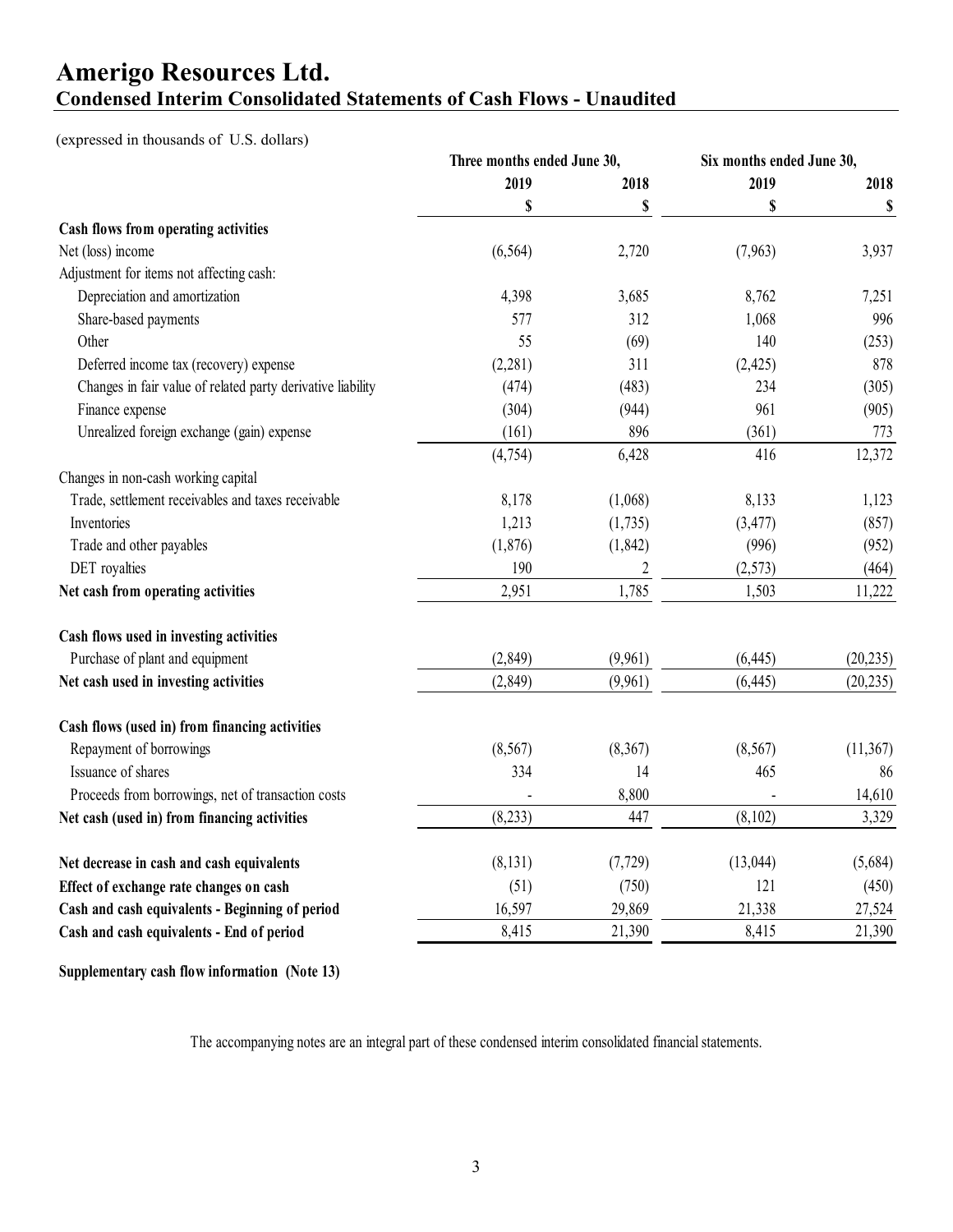### **Amerigo Resources Ltd. Condensed Interim Consolidated Statements of Changes in Equity - Unaudited**

#### (expressed in thousands of U.S. dollars)

|                                                   | Share capital       |                          |                   |                                               |                             |                     |
|---------------------------------------------------|---------------------|--------------------------|-------------------|-----------------------------------------------|-----------------------------|---------------------|
|                                                   | Number of<br>shares | Amount                   | Other<br>reserves | Accumulated<br>other<br>comprehensive<br>loss | <b>Retained</b><br>earnings | <b>Total equity</b> |
|                                                   |                     | \$                       | \$                | \$                                            | \$                          | \$                  |
| Balance - January 1, 2018                         | 176,385,621         | 78,954                   | 7,916             | (992)                                         | 12,298                      | 98,176              |
| Share-based payments                              |                     |                          | 996               |                                               |                             | 996                 |
| Expenses settled with shares (Note $9(a)$ )       | 265,119             | 201                      |                   |                                               |                             | 201                 |
| Exercise of share purchase options (Note $9(a)$ ) | 600,000             | 123                      | (37)              |                                               |                             | 86                  |
| Cumulative translation adjustment                 |                     |                          |                   | 285                                           |                             | 285                 |
| Unrealized losses on investments                  |                     |                          |                   | (859)                                         |                             | (859)               |
| Actuarial gains on severance provision            |                     |                          |                   | 5                                             |                             | 5                   |
| Net income                                        |                     |                          |                   |                                               | 3,937                       | 3,937               |
| Balance - June 30, 2018                           | 177,250,740         | 79,278                   | 8,875             | (1, 561)                                      | 16,235                      | 102,827             |
| Share-based payments                              |                     |                          | 332               |                                               |                             | 332                 |
| Exercise of share purchase options (Note 9(a))    | 30,000              | 18                       | (5)               |                                               |                             | 13                  |
| Cumulative translation adjustment                 |                     |                          |                   | 188                                           |                             | 188                 |
| Unrealized losses on investments                  |                     |                          |                   | (722)                                         |                             | (722)               |
| Actuarial gains on severance provision            |                     |                          |                   | 14                                            |                             | 14                  |
| Net income                                        |                     |                          |                   |                                               | 6,558                       | 6,558               |
| Balance - December 31, 2018                       | 177,280,740         | 79,296                   | 9,202             | (2,081)                                       | 22,793                      | 109,210             |
| Balance - January 1, 2019                         | 177,280,740         | 79,296                   | 9,202             | (2,081)                                       | 22,793                      | 109,210             |
| Share-based payments                              |                     | $\overline{\phantom{a}}$ | 1,068             |                                               |                             | 1,068               |
| Expenses settled with shares (Note $9(a)$ )       | 82,770              | 62                       |                   |                                               |                             | 62                  |
| Exercise of share purchase options (Note 9(a))    | 2,805,841           | 942                      | (479)             |                                               |                             | 463                 |
| Cumulative translation adjustment                 |                     |                          |                   | (239)                                         |                             | (239)               |
| Unrealized gains on investments                   |                     |                          |                   | 868                                           |                             | 868                 |
| Actuarial gains on severance provision            |                     |                          |                   | 13                                            |                             | 13                  |
| Net loss                                          |                     |                          |                   |                                               | (7, 963)                    | (7,963)             |
| Balance - June 30, 2019                           | 180,169,351         | 80,300                   | 9,791             | (1, 439)                                      | 14,830                      | 103,482             |

The accompanying notes are an integral part of these condensed interim consolidated financial statements.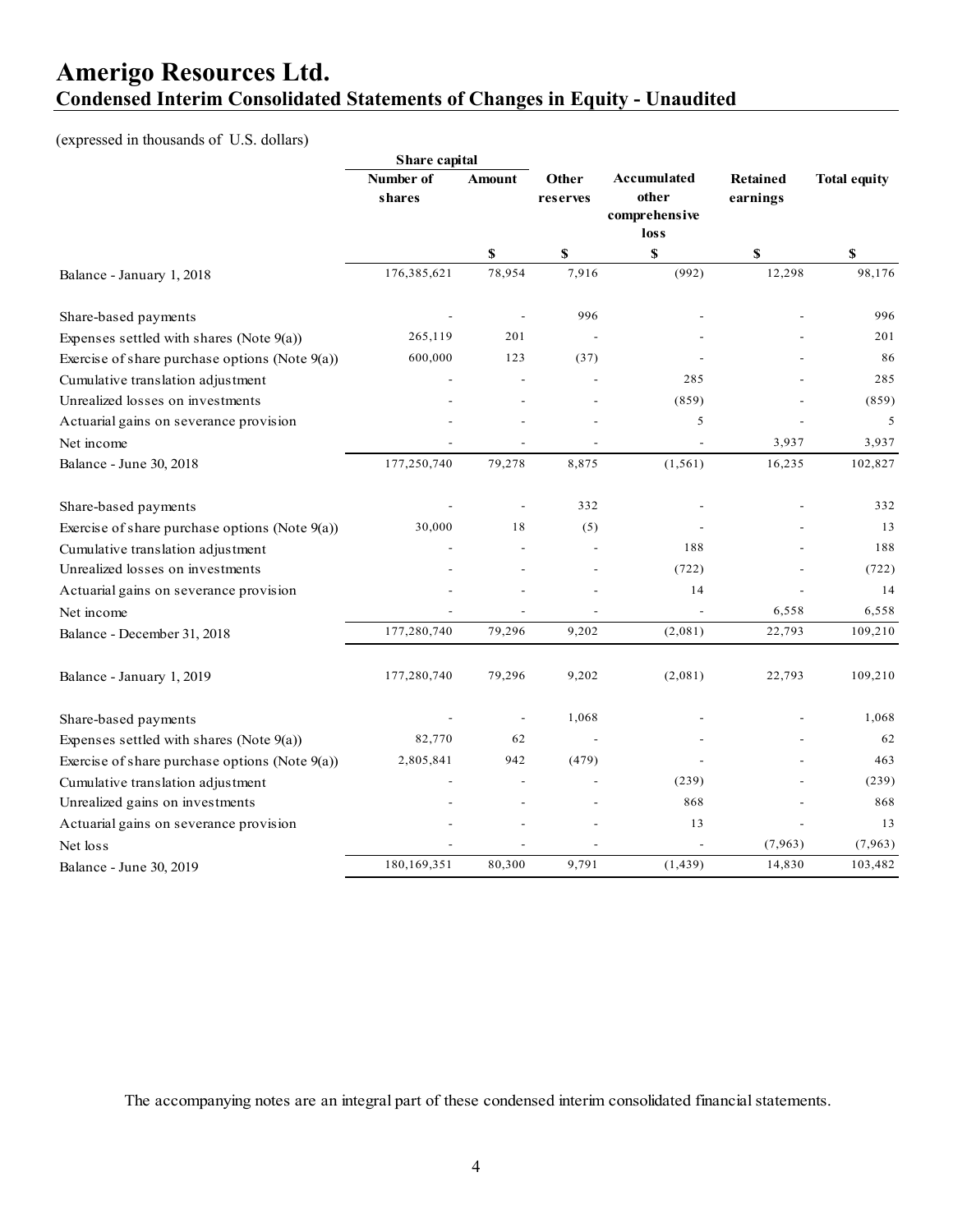Notes to the Condensed Interim Consolidated Financial Statements - Unaudited June 30, 2019

(tabular information expressed in thousands of U.S. dollars)

#### **1) REPORTING ENTITY AND BASIS OF PRESENTATION**

a) Reporting entity

Amerigo Resources Ltd. ("Amerigo") is a company domiciled in Canada. Its shares are listed for trading on the Toronto Stock Exchange and traded in the United States on the OTCQX.

Amerigo owns a 100% interest in Minera Valle Central S.A. ("MVC"), a producer of copper concentrates. MVC, located in Chile, has a long-term contract with the El Teniente Division ("DET") of Corporación Nacional del Cobre de Chile ("Codelco") to process fresh and historic tailings from El Teniente (Note 2). El Teniente, in production since 1905, is the world's largest underground copper mine.

These condensed interim consolidated financial statements ("interim financial statements") as at and for the three and six months ended June 30, 2019 include the accounts of Amerigo and its subsidiaries (collectively the "Company").

b) Statement of compliance

These interim financial statements have been prepared in accordance with International Financial Reporting Standards ("IFRS") as issued by the International Accounting Standards Board ("IASB") applicable to the preparation of interim financial statements, including IAS 34, Interim Financial Reporting.

The interim financial statements do not include all the information required for a complete set of IFRS statements and should be read in conjunction with Amerigo's audited consolidated financial statements as at and for the year ended December 31, 2018, which have been prepared in accordance with IFRS. However, selected notes are included to explain events and transactions that are significant to an understanding of the changes in Amerigo's financial position and performance since the last annual consolidated financial statements.

The interim financial statements were authorised for issue by Amerigo's board of directors on August 7, 2019.

c) Significant accounting policies

The interim financial statements follow the same accounting policies and methods of application as Amerigo's most recent annual financial statements, except for IFRS pronouncements adopted on January 1, 2019, which were disclosed in the Company's interim financial statements for the three months ended March 31, 2019.

#### **2) AGREEMENTS WITH CODELCO'S EL TENIENTE DIVISION**

MVC has a contract with DET ("the DET Agreement") to process the fresh tailings from El Teniente and the tailings from the Cauquenes and Colihues historic tailings deposits. The Agreement has a term to the earlier of 2033 or deposit depletion for Cauquenes, the earlier of 2037 or deposit depletion for Colihues and 2037 for fresh tailings.

The DET Agreement establishes a series of royalties from MVC to DET, calculated using the average London Metal Exchange copper price for the month of concentrates production.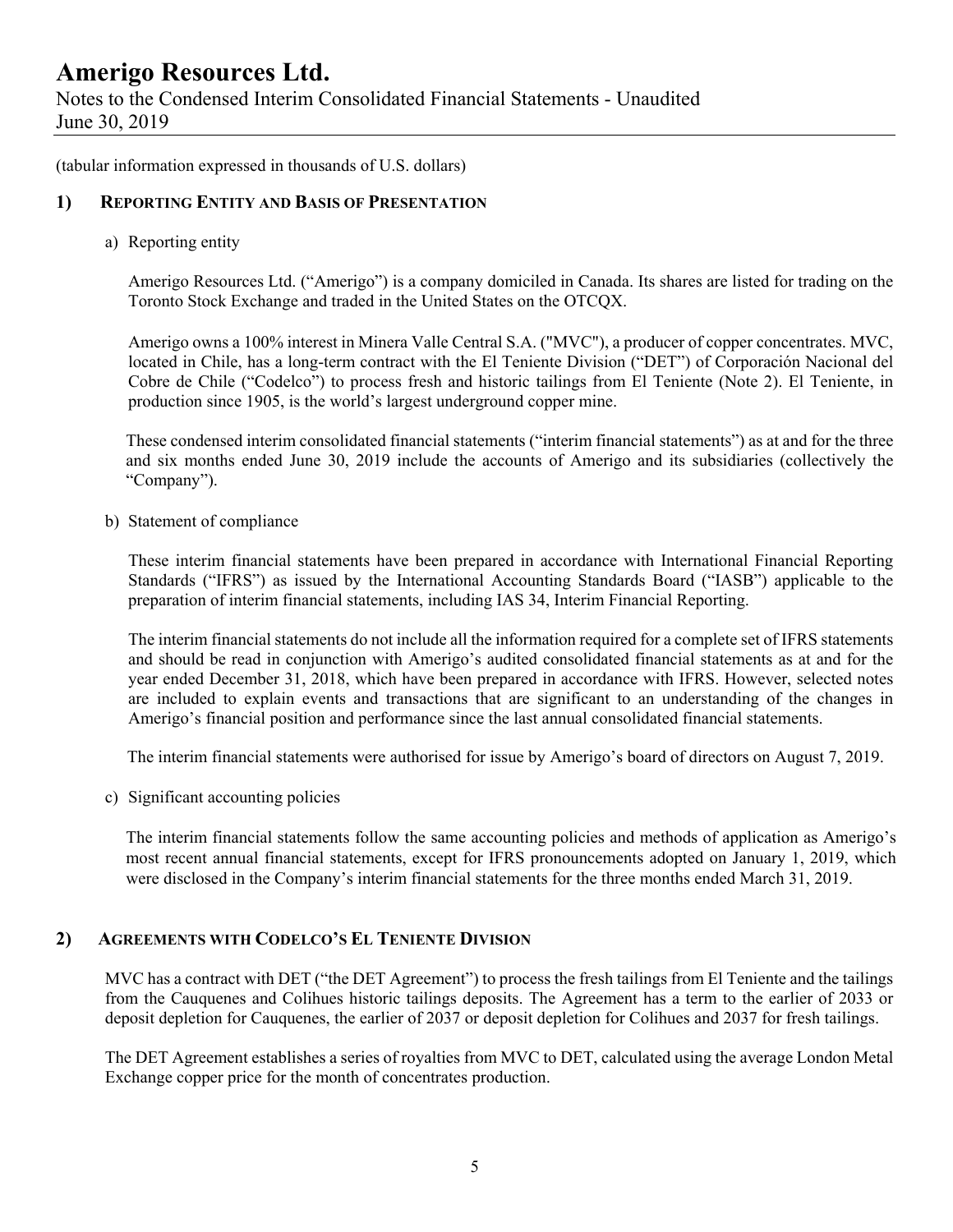### **Amerigo Resources Ltd.**  Notes to the Condensed Interim Consolidated Financial Statements - Unaudited June 30, 2019

(tabular information expressed in thousands of U.S. dollars)

The DET Agreement currently operates as a tolling contract under which title to the copper concentrates produced by MVC remains with DET. MVC earns tolling revenue, calculated as the gross value of copper produced at applicable market prices net of notional items. Notional items include treatment and refining charges, DET copper royalties and transportation costs.

Notional royalties for copper concentrates produced from fresh tailings are determined through a sliding scale formula tied to copper prices ranging from \$1.95/lb (13.5%) to \$4.80/lb (28.4%).

Notional royalties for copper concentrates produced from Cauquenes are determined through a sliding scale for copper prices ranging from \$1.95/lb (16%) to \$5.50/lb (39%).

Notional royalties for copper concentrates produced from Colihues are determined through a sliding scale for copper prices ranging from \$0.80/lb (3%) to \$4.27lb (30%). MVC intends to restart processing tailings from Colihues once the Cauquenes deposit is depleted.

MVC pays a sliding scale global molybdenum royalty for molybdenum prices between \$6.00/lb (3%) and \$40.00/lb  $(19.7\%)$ .

The DET Agreement anticipates that in the event monthly average prices fall below certain ranges and projections indicate the permanence of such prices over time, the parties will meet to review cost and notional royalty/royalty structures to maintain the Agreement's viability and the equilibrium of the benefits between the parties.

The DET Agreement also contains three early exit options exercisable by DET within 2021 and every three years thereafter only in the event of changes unforeseen at the time the Agreement was entered into. Amerigo has currently judged the probabilities of DET exercising any of these early exit options as remote.

At June 30, 2019, the accrual for DET notional copper royalties and DET molybdenum royalties, was \$9.0 million (December 31, 2018: \$11.6 million).

#### **3) CRITICAL ACCOUNTING ESTIMATES AND JUDGEMENTS**

Estimates and judgements are continually evaluated and are based on historical experience and other factors, including expectations of future events that are believed to be reasonable under the circumstances.

In preparing these interim financial statements, the Company makes judgements, estimates and assumptions concerning the future which may vary from actual results.

The Company's critical accounting estimates and judgements applied in the preparation of these interim financial statements are consistent with those reported in our 2018 annual consolidated financial statements.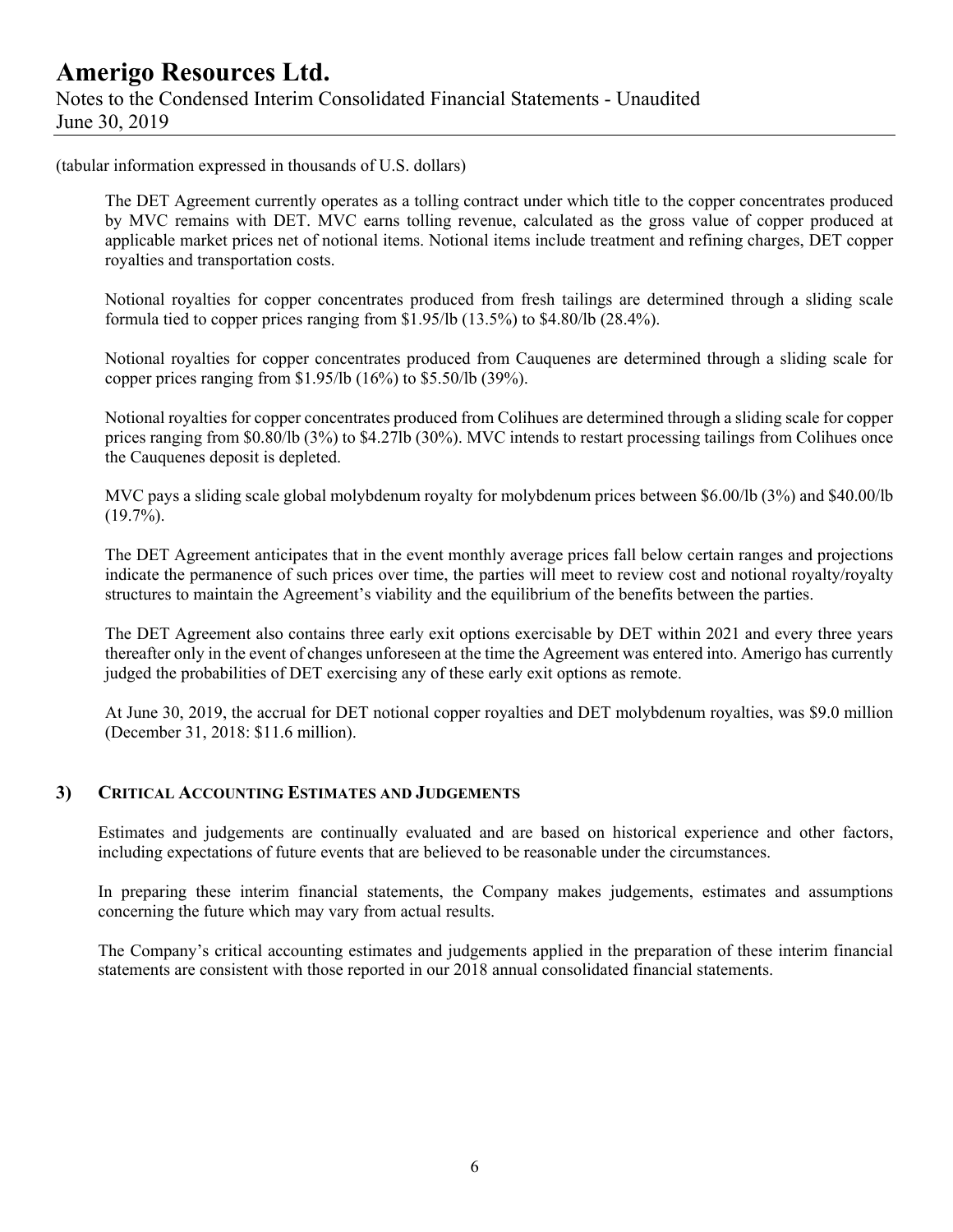Notes to the Condensed Interim Consolidated Financial Statements - Unaudited June 30, 2019

(tabular information expressed in thousands of U.S. dollars)

#### **4) INVENTORIES**

|                                | <b>June 30,</b> | December 31,<br>2018 |  |
|--------------------------------|-----------------|----------------------|--|
|                                | 2019            |                      |  |
|                                |                 | \$                   |  |
| Plant supplies and consumables | 4,562           | 3,041                |  |
| Work in progress               | 6,826           | 5,343                |  |
| Molybdenum concentrates        | 905             | 459                  |  |
|                                | 12,293          | 8,843                |  |

At June 30, 2019, work-in-progress on the production of copper concentrates under a tolling agreement was valued at net realizable value ("NRV"). During the six months ended June 30, 2019 ("YTD-2019"), the Company recorded a charge of \$0.1 million in tolling and production costs as a result of NRV adjustments in the months in which NRV was lower than cost. At June 30, 2019, molybdenum concentrates were valued at cost.

At December 31, 2018, work-in-progress on the production of copper concentrates under a tolling agreement and molybdenum concentrates were valued at cost.

#### **5) PROPERTY, PLANT AND EQUIPMENT**

|                                | <b>Plant</b> and<br>infrastructure<br>\$ | <b>Machinery</b> and<br><b>Equipment and</b><br>other assets<br>S | <b>Total</b><br>\$ |
|--------------------------------|------------------------------------------|-------------------------------------------------------------------|--------------------|
|                                |                                          |                                                                   |                    |
| Six months ended June 30, 2019 |                                          |                                                                   |                    |
| Opening net book amount        | 166,592                                  | 42,137                                                            | 208,729            |
| Exchange differences           |                                          | 9                                                                 | 9                  |
| Additions                      | 2,532                                    | 2,618                                                             | 5,150              |
| Depreciation charge            | (4, 728)                                 | (3,922)                                                           | (8,650)            |
| <b>Closing net book amount</b> | 164,396                                  | 40,842                                                            | 205,238            |
| At June 30, 2019               |                                          |                                                                   |                    |
| Cost                           | 281,100                                  | 90,355                                                            | 371,455            |
| Accumulated depreciation       | (116,706)                                | (49, 511)                                                         | (166, 217)         |
| Net book amount                | 164,394                                  | 40,844                                                            | 205,238            |

 At June 30, 2019, property, plant and equipment of \$1.3 million was categorized as construction in progress and not subject to depreciation (December 31, 2018: \$3.2 million).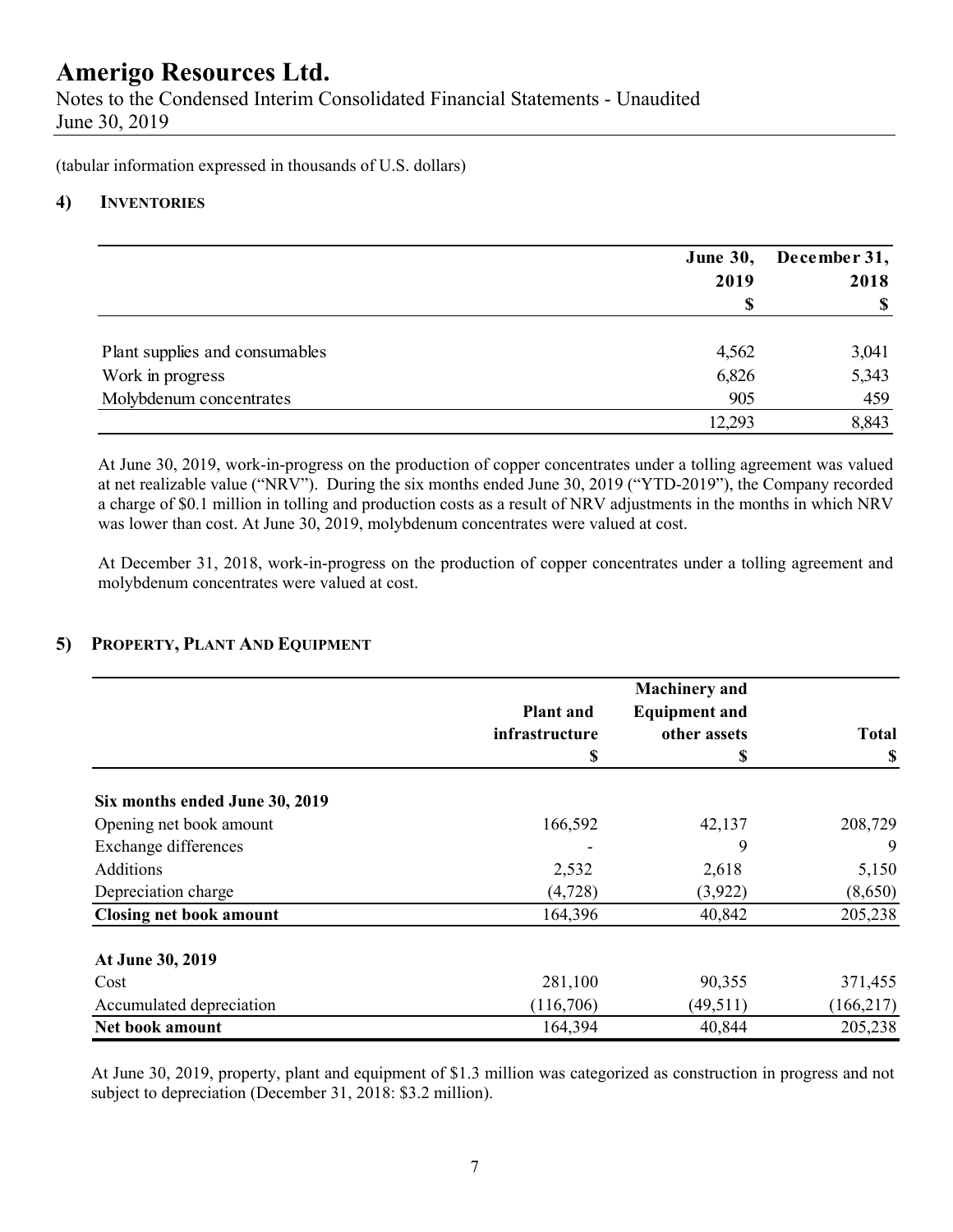Notes to the Condensed Interim Consolidated Financial Statements - Unaudited June 30, 2019

(tabular information expressed in thousands of U.S. dollars)

#### **6) BORROWINGS**

|                                   | <b>June 30,</b><br>2019 | December 31,<br>2018 |
|-----------------------------------|-------------------------|----------------------|
|                                   | \$                      | \$                   |
| Cauquenes Phase One Loan          | 29,412                  | 31,317               |
| Cauquenes Phase Two Loan          | 28,229                  | 34,895               |
|                                   | 57,641                  | 66,212               |
| Comprise:                         |                         |                      |
| Current portion of long-term debt | 25,702                  | 23,521               |
| Long-term debt                    | 31,939                  | 42,691               |
|                                   | 57,641                  | 66,212               |

On March 25, 2015, MVC obtained a \$64.4 million loan facility from Scotiabank Chile ("Scotiabank") and Export Development Canada ("EDC") to finance the Cauquenes Phase One expansion (the "Cauquenes Phase One Loan").

The Cauquenes Phase One Loan has a maximum repayment term of six years consisting of twelve equal semi-annual principal payments of \$5.4 million which commenced on June 30, 2016. The repayment term may be shortened without penalty in accordance with the loan provisions. Interest is paid semi-annually on the last banking day of June and December.

Interest on the Phase One Loan is subject to a variable rate based on the US Libor six-month rate, which at June 30, 2019 was 6.37% per annum.

The balance of the Cauquenes Phase One Loan (net of transaction costs) at June 30, 2019 was \$29.4 million (December 31, 2018: \$31.3 million).

On August 3, 2017, MVC obtained a second financing tranche with Scotiabank and EDC for a \$35.3 million facility (the "Cauquenes Phase Two Loan") to finance the Cauquenes Phase Two expansion.

The Cauquenes Phase Two Loan has a maximum repayment term of three years consisting of six equal semi-annual principal payments of \$5.9 million to commence on June 30, 2019. The repayment term may be shortened without penalty in accordance with the loan provisions. Interest is paid semi-annually on the last banking day of June and December.

Interest on the Phase Two Loan is synthetically fixed through an interest rate swap ("IRS"), accounted for at fair value through profit or loss, at a rate of 6.02% per annum for 75% of the facility. The remaining 25% of the facility is subject to a variable rate based on the US Libor six-month rate which at June 30, 2019 was 6.37% per annum. The IRS on the Phase Two Loan has a term to January 3, 2022.

The balance of the Cauquenes Phase Two Loan (net of transaction costs) at June 30, 2019 was \$28.2 million (December 31, 2018: \$34.9 million).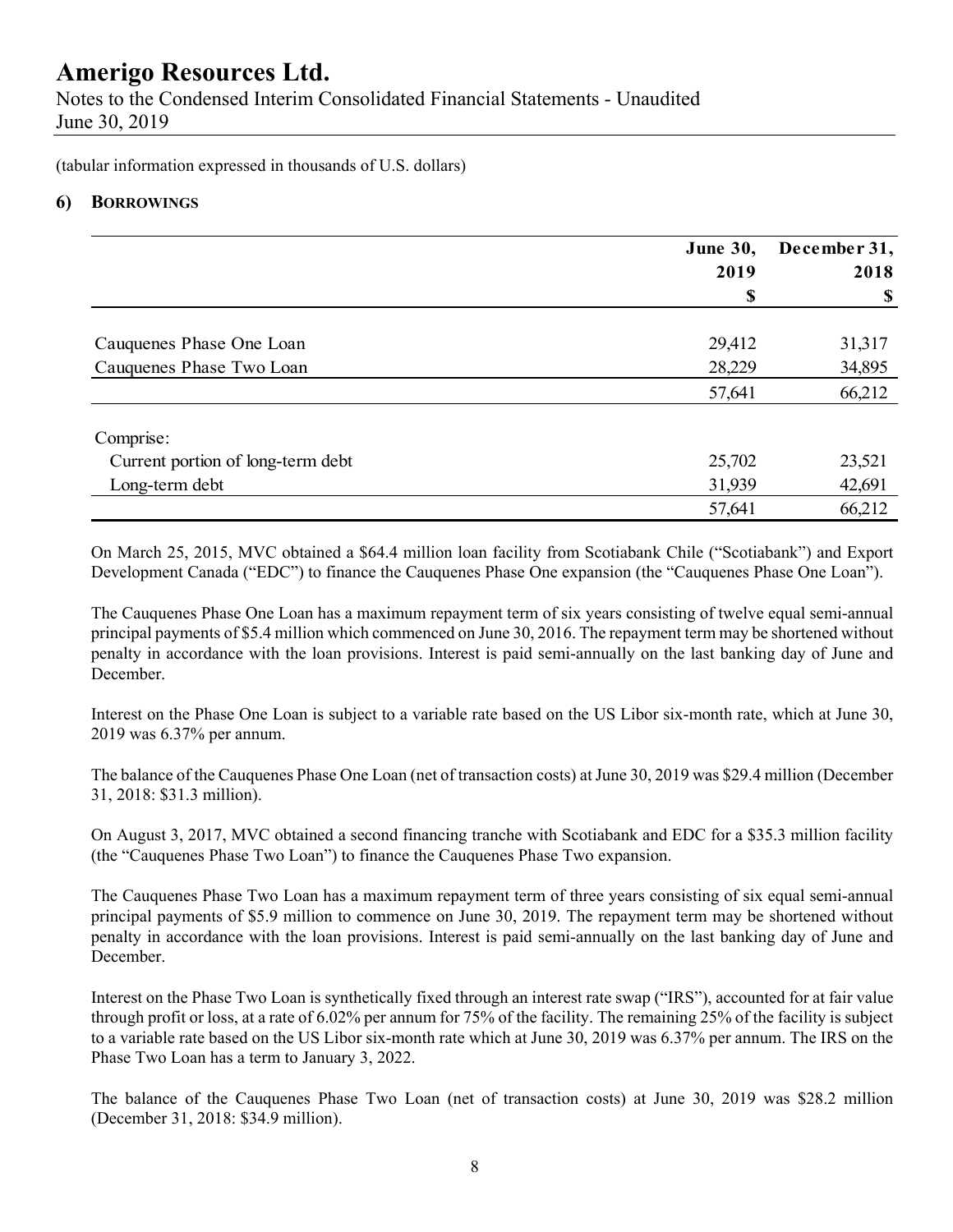### **Amerigo Resources Ltd.**  Notes to the Condensed Interim Consolidated Financial Statements - Unaudited June 30, 2019

(tabular information expressed in thousands of U.S. dollars)

MVC has provided security for the Cauquenes Phase One and Phase Two loans in the form of a charge on all of MVC's assets.

MVC is required to meet three bank covenants: current ratio (starting on December 31, 2019), tangible net worth and debt service coverage ratio, measured semi-annually on June 30 and December 31. At June 30, 2019 MVC met the tangible net worth requirement of \$125.0 million and received waivers from Scotiabank and EDC in respect of the debt service coverage ratio (requirement of 1.2).

MVC is also required to have a debt service reserve account ("DSRA") which must be used to: /i/ pay the principal and interest of bank loans and amounts owing under the interest rate swaps if MVC has insufficient funds to make these payments and /ii/ fund MVC's operating expenses. If it becomes necessary to fund MVC's operations with funds from the DSRA, MVC must replenish the DSRA at each month end with funds necessary to maintain a balance equal to one hundred percent of the sum of the principal, interest and interest rate swaps that are payable in the following six months. At June 30, 2019, MVC held \$3.2 million in the DSRA (December 31, 2018: \$13.4 million) and expected to fund the DSRA to the required amount of \$12.9 million gradually through the second half of 2019.

Subsequent to June 30, 2019, MVC received a Commitment Letter from and executed a Financing Mandate Agreement with Scotiabank to refinance the Cauquenes Phase One and Phase Two loans (Note 16).

|                                       | <b>June 30,</b> | December 31,              |  |
|---------------------------------------|-----------------|---------------------------|--|
|                                       | 2019            | 2018                      |  |
|                                       | \$              | $\boldsymbol{\mathsf{S}}$ |  |
| Molybdenum plant lease (Note $7(a)$ ) | 8,322           | 8,975                     |  |
| Office premises lease (Note 7(b))     | 243             |                           |  |
| Vehicle leases (Note $7(c)$ )         | 105             | 126                       |  |
| Office equipment lease (Note $7(d)$ ) | 19              |                           |  |
|                                       | 8,689           | 9,101                     |  |
| Comprise:                             |                 |                           |  |
| Current portion of long-term leases   | 1,812           | 1,715                     |  |
| Long-term leases                      | 6,877           | 7,386                     |  |
|                                       | 8,689           | 9,101                     |  |

#### **7) LEASES**

a) In 2018, MVC entered into a lease of 201,903 Chilean Unidades de Foment ("UF") to finance the expansion of MVC's molybdenum plant. Terms of the lease include a term to November 2023, monthly capital payments of approximately \$0.1 million, a balloon payment at the end of the lease term of approximately \$1.5 million and interest at a rate of 0.45% per month. The lease can be prepaid without penalty. At June 30, 2019, the lease obligation was \$8.3 million (December 31, 2018: \$9.0 million).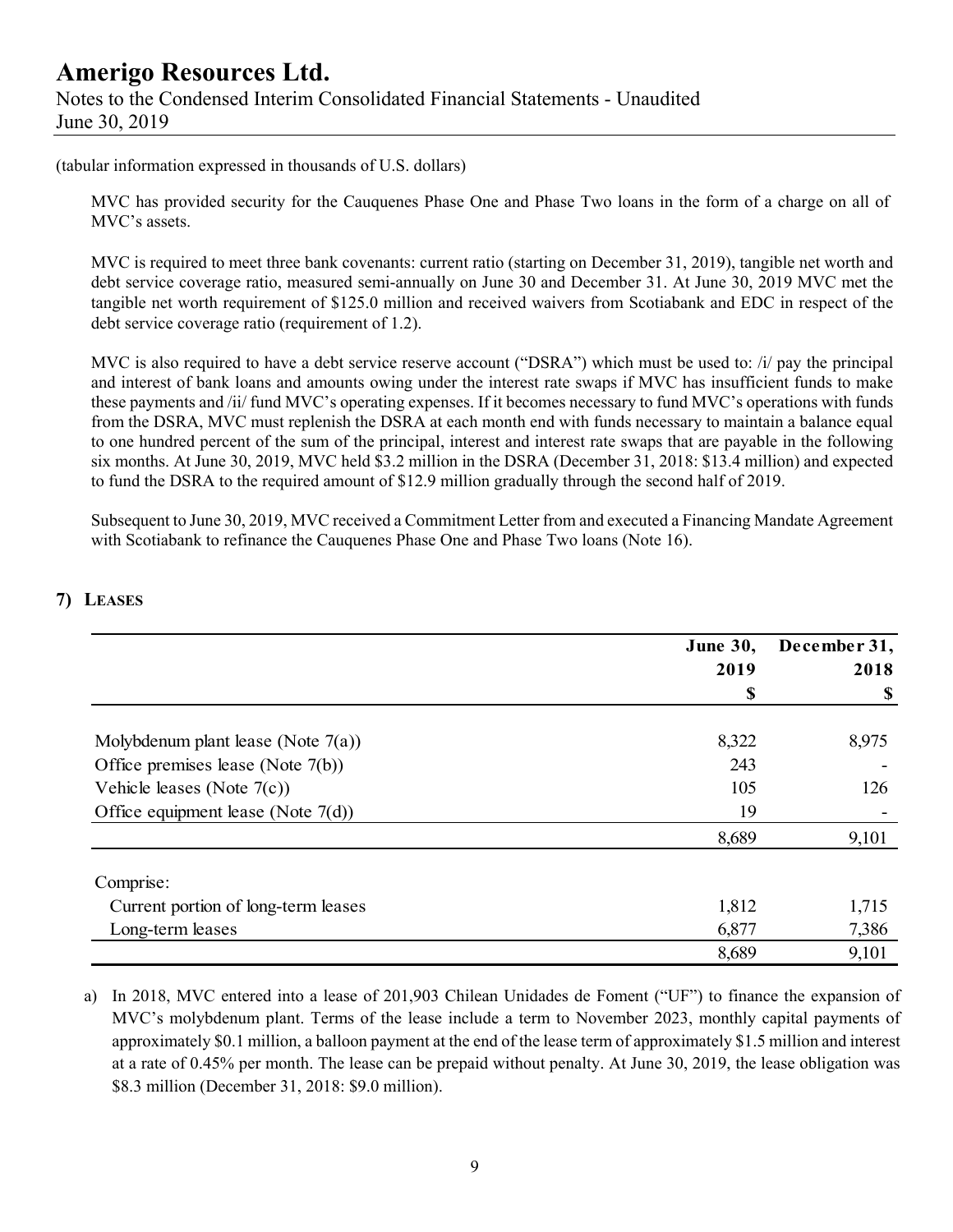### **Amerigo Resources Ltd.**  Notes to the Condensed Interim Consolidated Financial Statements - Unaudited June 30, 2019

(tabular information expressed in thousands of U.S. dollars)

- b) Effective January 1, 2019, Amerigo's head office lease was recognized as a right of use asset with a corresponding lease liability. The lease has a term to November 2021 with monthly lease payments for an aggregate annual amount of less than \$0.1 million. At June 30, 2019 the head office lease obligation was \$0.2 million.
- c) MVC has a lease with a term to July 2021 for the lease of various vehicles, with monthly lease payments for an aggregate annual amount of less than \$0.1 million. At June 30, 2019 the vehicles lease obligation was \$0.1 million.
- d) Effective January 1, 2019, Amerigo's photocopier lease was recognized as a right of use asset with a corresponding lease liability. The lease has a term to April 2021 with quarterly lease payments and a final payment on lease termination. The aggregate annual lease payments are less than \$0.1 million. At June 30, 2019 the office equipment lease obligation was \$0.1 million.

#### **8) RELATED PARTY TRANSACTIONS**

a) Derivative

Amerigo holds its interest in MVC through Amerigo International Holdings Corp. ("Amerigo International"), wholly owned by Amerigo except for certain outstanding Class A shares which are owned indirectly by Amerigo's founders (including Amerigo's current Executive Chairman). The Class A shares were issued in 2003 as part of a tax-efficient structure for payments granted as consideration to the founders transferring to Amerigo their option to purchase MVC

The Class A shareholders are not entitled to any participation in the profits of Amerigo International, except for monthly payments, calculated as follows:

- \$0.01 for each pound of copper equivalent produced from DET tailings by MVC or any successor entity to MVC if the price of copper is under \$0.80/lb, or
- \$0.015 for each pound of copper equivalent produced from DET tailings by MVC or any successor entity to MVC if the price of copper is \$0.80/lb or more.

Under IFRS, the payments constitute a derivative financial instrument which needs to be measured at fair value at each reporting date. Changes in fair value are recorded in profit for the period.

The derivative expense includes the actual monthly payments described above and changes in the derivatives' fair value.

YTD-2019, \$0.4 million was paid or accrued to the Class A shareholders (YTD-2018: \$0.5 million) and the derivatives' fair value increased by \$0.3 million (YTD-2018: decreased by \$0.3 million), for a total derivative expense of \$0.7 million (YTD-2018: \$0.2 million) (Note 12(c)).

At June 30, 2019, the derivative totalled \$11.3 million (December 31, 2018: \$11.1 million), with a current portion of \$1.4 million (December 31, 2018: \$1.4 million) and a long-term portion of \$9.9 million (December 31, 2018: \$9.7 million).

Actual monthly payments outstanding at June 30, 2019 and December 31, 2018 were \$0.1 million.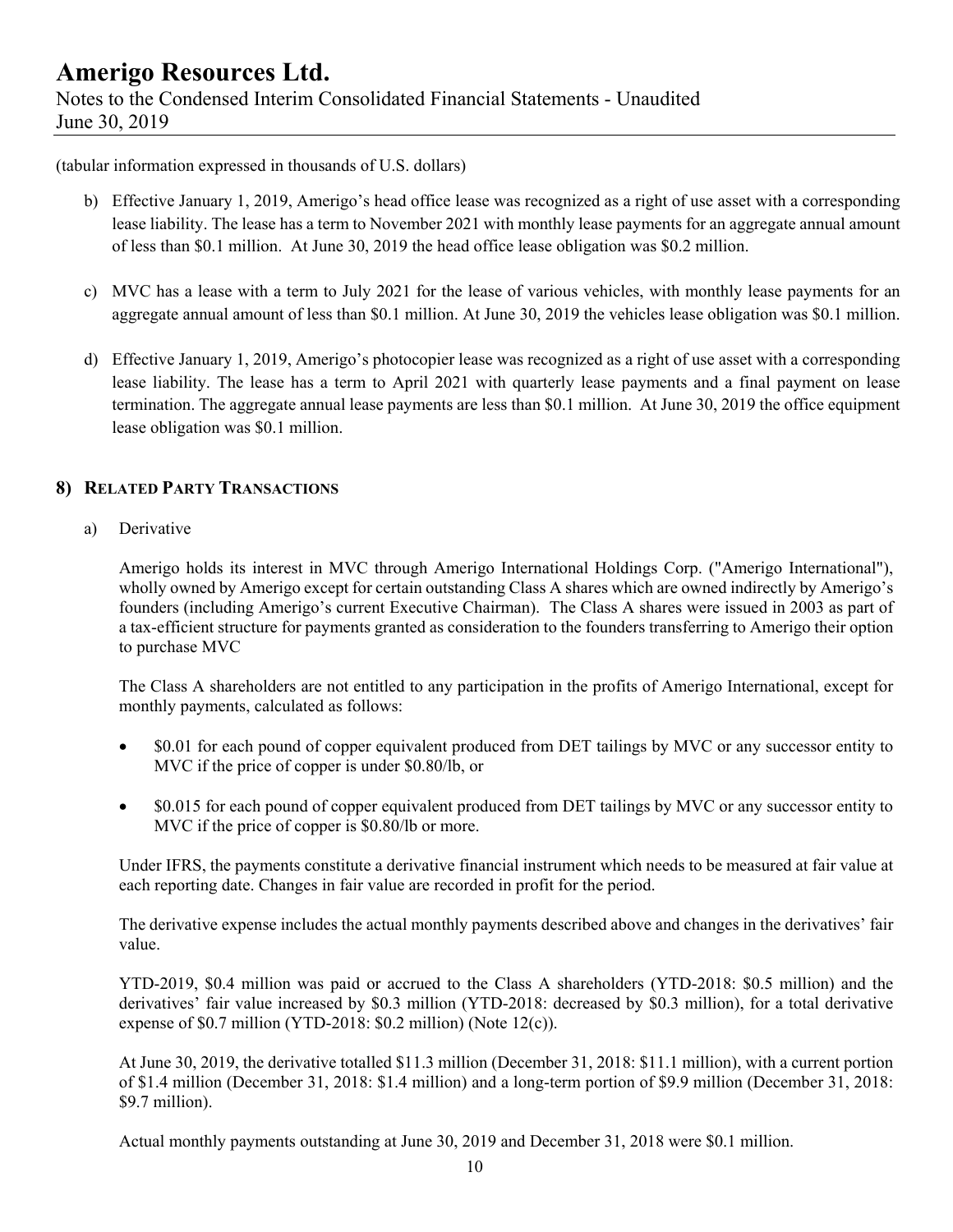Notes to the Condensed Interim Consolidated Financial Statements - Unaudited June 30, 2019

(tabular information expressed in thousands of U.S. dollars)

b) Purchases of Goods and Services

Amerigo incurred the following fees in connection with companies owned by executive officers and directors and in respect of salaries paid to officers. Transactions have been measured at market rates determined on a cost recovery basis.

| Entity                            | Nature of Transactions |
|-----------------------------------|------------------------|
| Zeitler Holdings Corp.            | Management             |
| Delphis Financial Strategies Inc. | Management             |

|                              | <b>YTD-2019</b> | <b>YTD-2018</b> |
|------------------------------|-----------------|-----------------|
|                              | w               | ۱D              |
| Salaries and management fees | 44ء             |                 |

#### c) Key Management Compensation

The remuneration of directors and other members of key management was as follows:

|                              | <b>YTD-2019</b> | <b>YTD-2018</b> |  |
|------------------------------|-----------------|-----------------|--|
|                              |                 |                 |  |
| Salaries and management fees | 344             | 543             |  |
| Directors' fees              | 120             | 121             |  |
| Share-based payments         | 1,068           | 996             |  |
|                              | .532            | ,660            |  |

Share-based payments are the grant date fair value of options vested to directors and officers.

#### **9) EQUITY**

#### a) Share Capital

Authorised share capital consists of an unlimited number of common shares without par value.

YTD-2019, Amerigo issued 2,805,841 shares valued at \$0.5 million in connection with various share option exercises by officers, directors and former officers and directors. The Company also issued 82,770 shares valued at \$0.1 million to settle an amount payable for services rendered.

In 2018, Amerigo issued 265,119 shares valued at \$0.2 million to three shareholders to settle the annual standby charge of the Line of Credit described in Note 6(c) and issued 630,000 shares valued at \$0.1 million in connection with various share option exercises by employees and directors.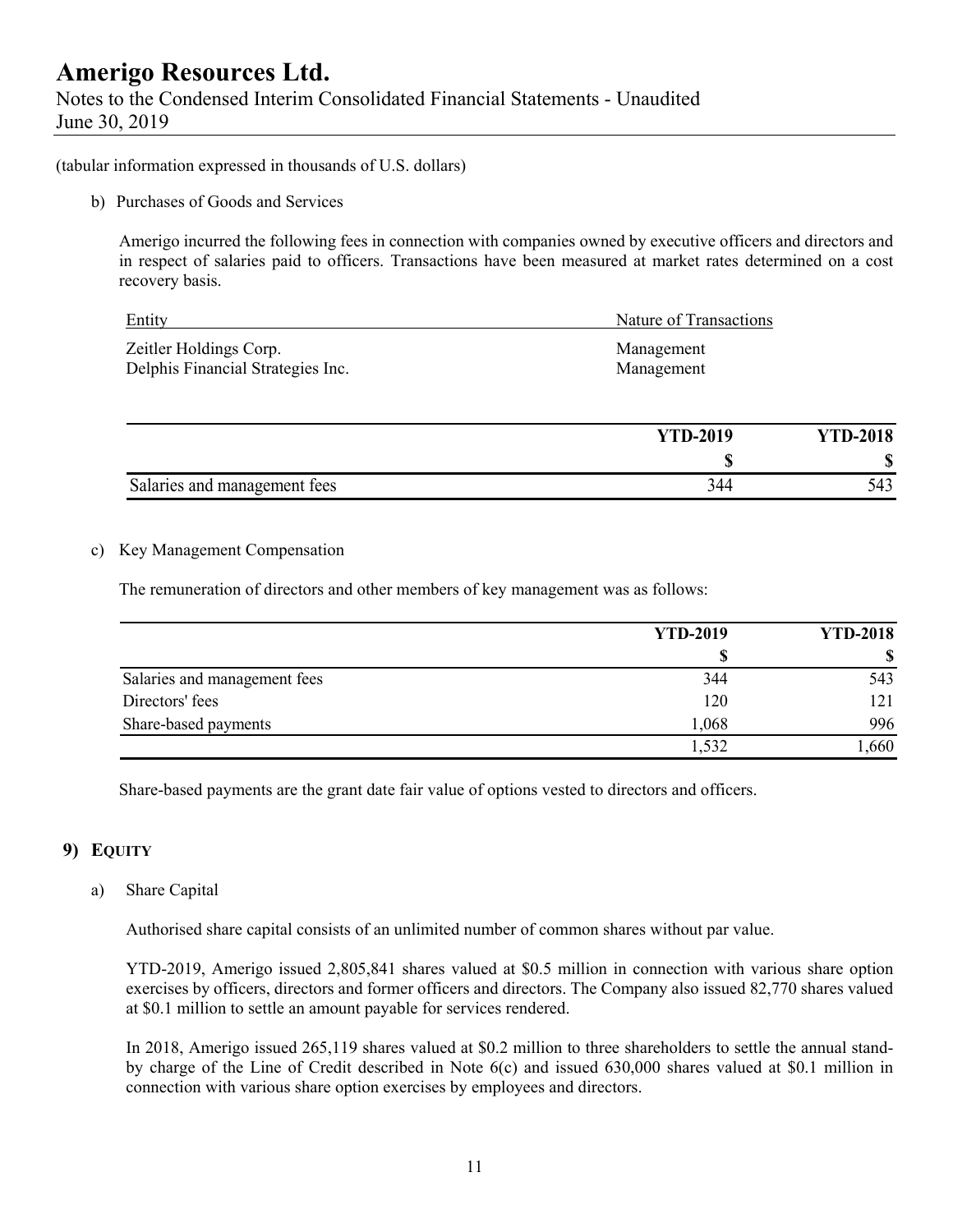Notes to the Condensed Interim Consolidated Financial Statements - Unaudited June 30, 2019

(tabular information expressed in thousands of U.S. dollars)

b) Share Options

A total of 3,150,000 options were granted YTD-2019 (2018: 2,950,000) with a weighted average fair value estimated at Cdn\$0.61 (2018: Cdn\$0.59) per option at the grant date based on the Black-Scholes option-pricing model using the following assumptions in the following table.

|                                 | 2019   | 2018   |
|---------------------------------|--------|--------|
|                                 | \$     |        |
| Weighted average share price    | 1.11   | 1.06   |
| Weighted average exercise price | 1.11   | 1.06   |
| Dividend yield                  | $0\%$  | $0\%$  |
| Risk free interest rate         | 1.64%  | 1.98%  |
| Pre-vest forfeiture rate        | 0%     | $0\%$  |
| Expected life (years)           | 4.31   | 4.28   |
| Expected volatility             | 70.20% | 70.60% |

Outstanding share options:

|                                            | June 30, 2019 |             | December 31, 2018 |              |
|--------------------------------------------|---------------|-------------|-------------------|--------------|
|                                            |               | Weighted    |                   | Weighted     |
|                                            |               | average     |                   | average      |
|                                            |               | exercise    |                   | exercise     |
|                                            | <b>Share</b>  | price       | <b>Share</b>      | price        |
|                                            | options       | <b>CdnS</b> | options           | <b>Cdn\$</b> |
| At start of the period                     | 13,370,000    | 0.53        | 11,050,000        | 0.37         |
| Granted                                    | 3,150,000     | 1.11        | 2,950,000         | 1.06         |
| Exercised                                  | (2,805,841)   | 0.38        | (630,000)         | 0.20         |
| Repurchased pursuant to cashless exercises | (1, 194, 159) | 0.38        |                   |              |
| At end of the period                       | 12,520,000    | 0.72        | 13,370,000        | 0.53         |
| Vested and exercisable                     | 10,945,000    | 0.67        | 13,370,000        | 0.53         |

 YTD-2019, the weighted average trading price of the Company's stock on the dates in which options were exercised was Cdn\$0.80 per share (2018: Cdn\$1.02 per share).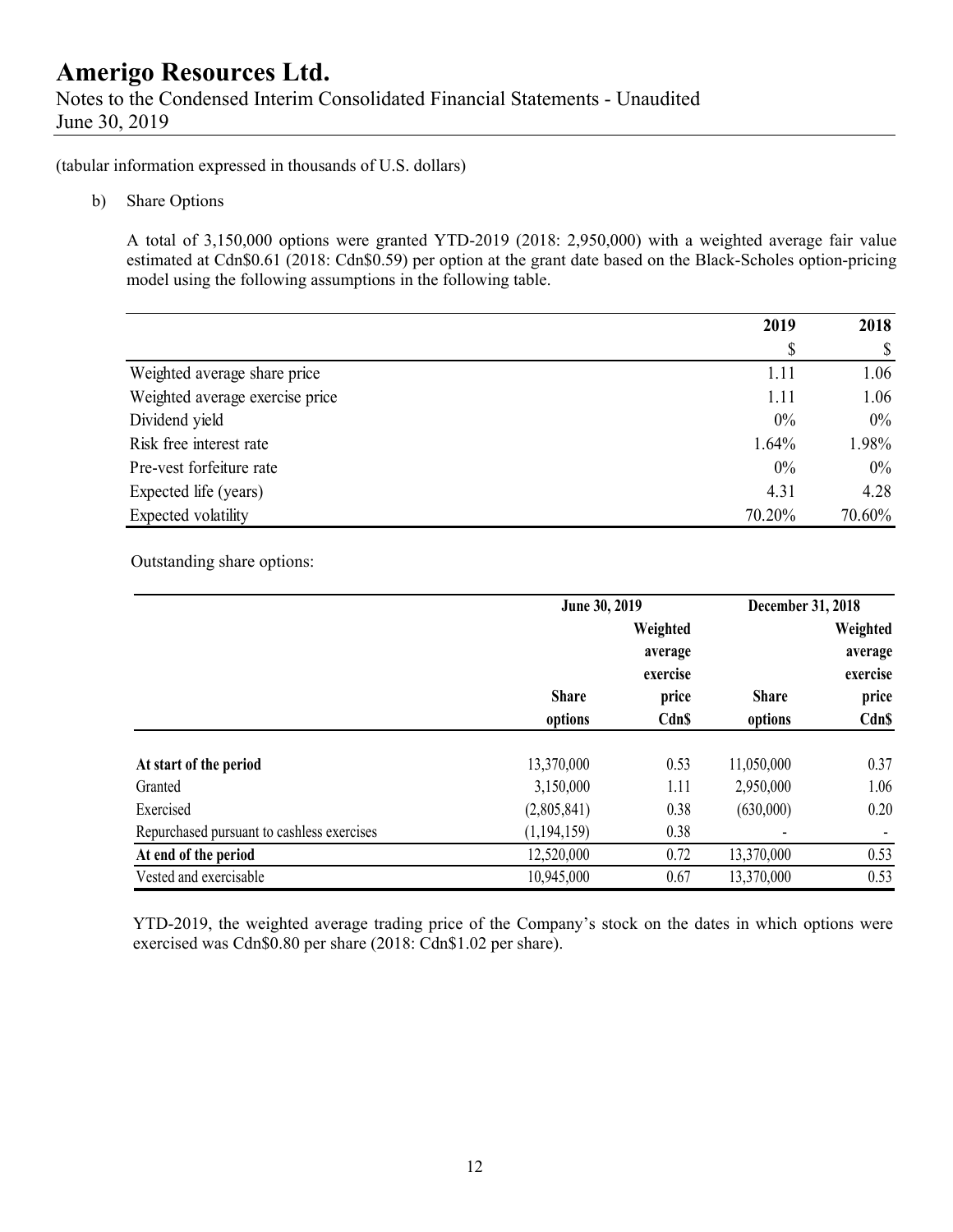#### (tabular information expressed in thousands of U.S. dollars)

Information relating to share options outstanding at June 30, 2019 is as follows:

| Outstanding<br>share options | <b>Vested share</b> | options Price range | Weighted<br>average<br>exercise price<br>on<br>outstanding<br>options | Weighted<br>average<br>exercise price<br>on vested<br>options | Weighted<br>Average<br>remaining<br>life<br>of<br>outstanding<br>options |
|------------------------------|---------------------|---------------------|-----------------------------------------------------------------------|---------------------------------------------------------------|--------------------------------------------------------------------------|
|                              |                     | <b>Cdn\$</b>        | Cdn\$                                                                 | <b>Cdn\$</b>                                                  | (years)                                                                  |
| 1,800,000                    | 1,800,000           | $0.14 - 0.26$       | 0.14                                                                  | 0.14                                                          | 1.67                                                                     |
| 1,700,000                    | 1,700,000           | $0.27 - 0.45$       | 0.37                                                                  | 0.37                                                          | 0.75                                                                     |
| 2,920,000                    | 2,920,000           | $0.46 - 0.80$       | 0.53                                                                  | 0.53                                                          | 2.66                                                                     |
| 2,950,000                    | 2,950,000           | $0.81 - 1.09$       | 1.06                                                                  | 1.06                                                          | 3.65                                                                     |
| 3,150,000                    | 1,575,000           | $1.10 - 1.11$       | 1.11                                                                  | 1.11                                                          | 4.70                                                                     |
| 12,520,000                   | 10,945,000          |                     | 0.72                                                                  | 0.67                                                          | 3.00                                                                     |

#### **10) SEGMENT INFORMATION**

Operating segments are determined based on the management reports reviewed by the board of directors to make strategic decisions.

The Company has one operating segment: the production of copper concentrates under a tolling agreement with DET, with the production of molybdenum concentrates as a by-product (Note 2).

The geographic distribution of non-current assets is as follows:

|        |                 | Property, plant and equipment |                 | Other        |
|--------|-----------------|-------------------------------|-----------------|--------------|
|        | <b>June 30,</b> | December 31,                  | <b>June 30,</b> | December 31, |
|        | 2019            | 2018                          | 2019            | 2018         |
| Chile  | 204,840         | 208,583                       | 5,043           | 5,150        |
| Canada | 398             | 146                           | ٠               |              |
|        | 205,238         | 208,729                       | 5,043           | 5,150        |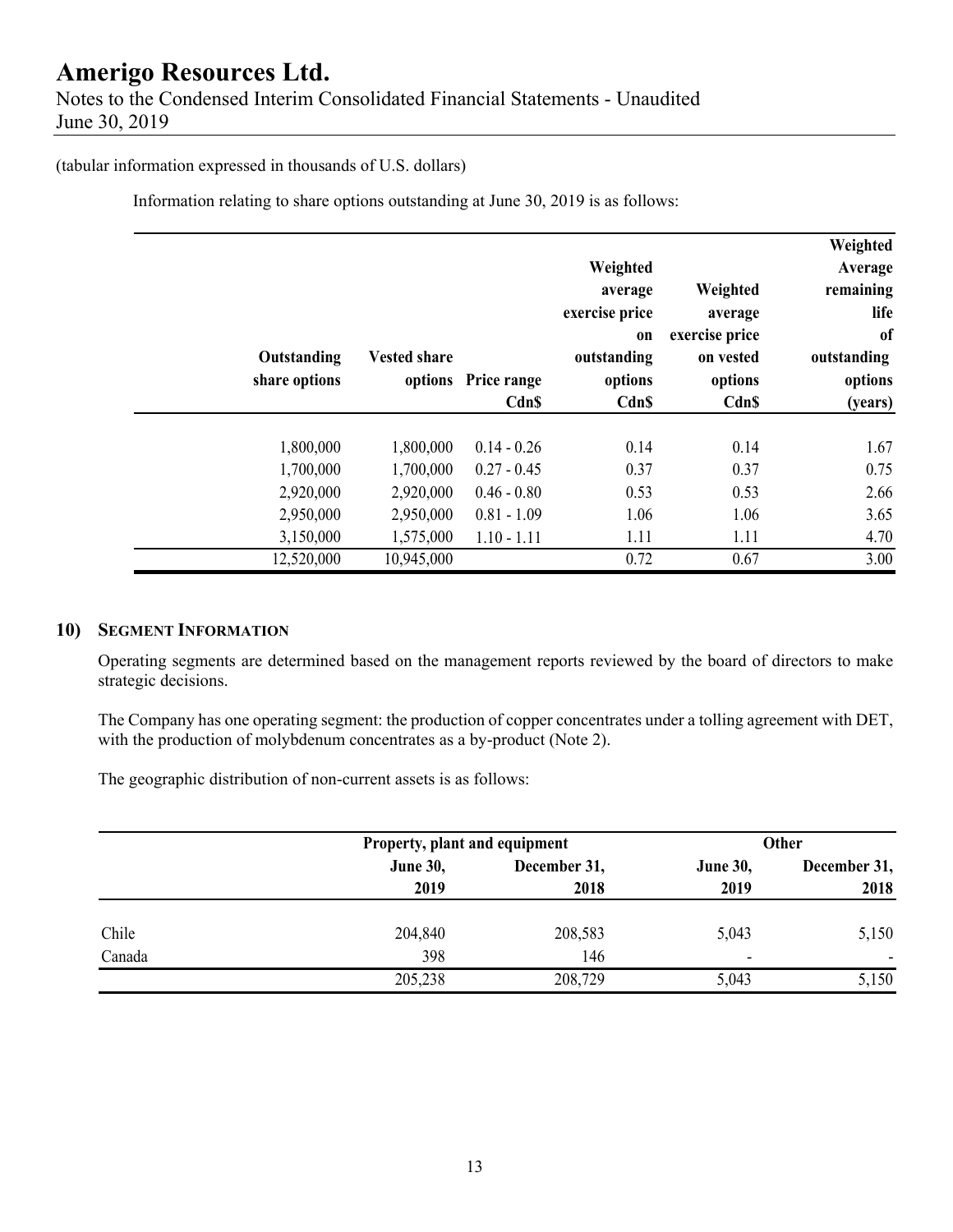Notes to the Condensed Interim Consolidated Financial Statements - Unaudited June 30, 2019

(tabular information expressed in thousands of U.S. dollars)

#### **11) REVENUE**

a) Revenue composition:

|                                                              | Q2-2019 | Q2-2018  | <b>YTD-2019</b> | <b>YTD-2018</b> |
|--------------------------------------------------------------|---------|----------|-----------------|-----------------|
|                                                              | \$      | \$       | S               | S               |
| Gross value of copper produced                               | 37,278  | 44,493   | 73,691          | 90,534          |
| Adjustments to fair value of settlement receivables          | (3,182) | 556      | (1,035)         | 377             |
|                                                              | 34,096  | 45,049   | 72,656          | 90,911          |
| Notional items deducted from gross value of copper produced: |         |          |                 |                 |
| DET royalties - copper                                       | (8,322) | (10,642) | (16, 459)       | (21, 439)       |
| Smelting and refining                                        | (4,830) | (4,738)  | (9,302)         | (9,778)         |
| Transportation                                               | (447)   | (518)    | (891)           | (1,072)         |
| Copper tolling revenue                                       | 20,497  | 29,151   | 46,004          | 58,622          |
| Molybdenum revenue                                           | 2,195   | 3,848    | 4,424           | 8,258           |
|                                                              | 22,692  | 32,999   | 50,428          | 66,880          |

b) Total revenue by product type and business unit:

The Company has a single business unit, consistent with its single reportable segment (Note 10).

The following table presents the Company's revenue composition by product type.

|            | $Q2 - 2019$ | Q2-2018 | <b>YTD-2019</b> | <b>YTD-2018</b> |
|------------|-------------|---------|-----------------|-----------------|
|            | S           |         |                 | S               |
| Copper     | 20,497      | 29,151  | 46,004          | 58,622          |
| Molybdenum | 2,195       | 3,848   | 4,424           | 8,258           |
|            | 22,692      | 32,999  | 50,428          | 66,880          |

#### c) Total revenue by region:

All the Company's revenue originates in Chile.

YTD-2019, the Group's revenue from one customer represented 91% of reported revenue (YTD-2018: 88%).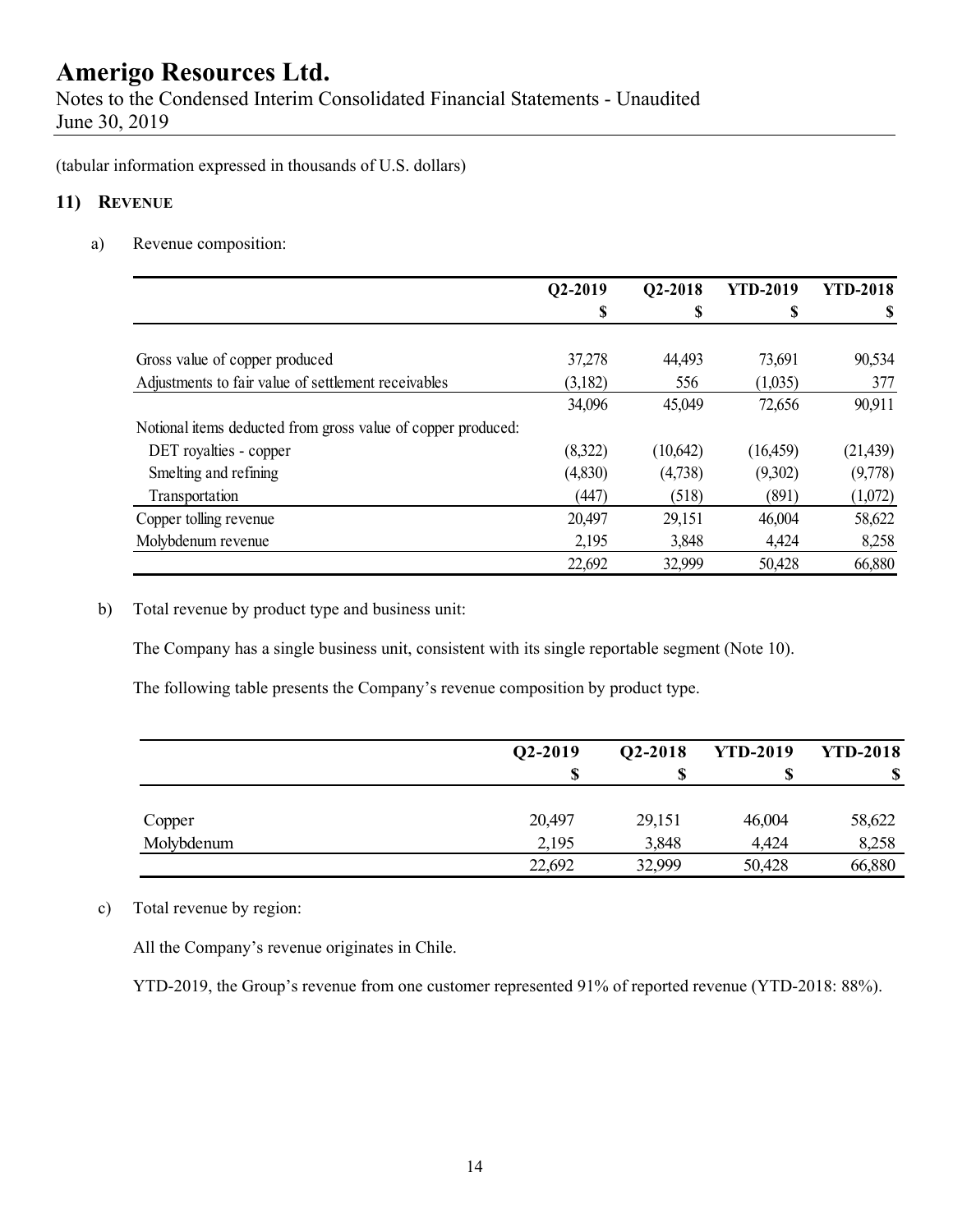Notes to the Condensed Interim Consolidated Financial Statements - Unaudited June 30, 2019

(tabular information expressed in thousands of U.S. dollars)

#### **12) (EXPENSES) GAINS BY NATURE**

a) Tolling and production costs consist of the following:

|                               | Q2-2019   | Q2-2018   | <b>YTD-2019</b> | <b>YTD-2018</b> |
|-------------------------------|-----------|-----------|-----------------|-----------------|
|                               | S         |           | S               | -SS             |
|                               |           |           |                 |                 |
| Tolling and production costs  | (22, 772) | (21, 459) | (42, 148)       | (44,298)        |
| Depreciation and amortization | (4,398)   | (3,685)   | (8,762)         | (7,251)         |
| Administration                | (1,221)   | (1,419)   | (2,819)         | (3,115)         |
| DET royalties - molybdenum    | (403)     | (646)     | (829)           | (1,262)         |
|                               | (28, 794) | (27,209)  | (54, 558)       | (55, 926)       |

b) General and administration expenses consist of the following:

|                                            | Q2-2019 | Q2-2018 | <b>YTD-2019</b> | <b>YTD-2018</b> |
|--------------------------------------------|---------|---------|-----------------|-----------------|
|                                            | S       |         |                 |                 |
|                                            |         |         |                 |                 |
| Share-based payment compensation           | (576)   | (312)   | (1,068)         | (996)           |
| Salaries, management and professional fees | (527)   | (442)   | (878)           | (1,017)         |
| Office and general expenses                | (69)    | (141)   | (349)           | (440)           |
|                                            | (1,172) | (895)   | (2,295)         | (2, 453)        |

#### c) Derivative to related parties (Note  $(8(a))$  consist of the following:

|                                              | Q2-2019 | Q2-2018 | <b>YTD-2019</b> | <b>YTD-2018</b> |
|----------------------------------------------|---------|---------|-----------------|-----------------|
|                                              |         |         |                 |                 |
| Royalties to related parties                 | (218)   | (244)   | (428)           | (480)           |
| Fair value adjustments to royalty derivative | 474     | 483     | (234)           | 305             |
|                                              | 256     | 239     | (662)           | (175)           |

#### d) Other (expenses) gains consist of the following:

|                          | $Q2-2019$ | Q2-2018 | <b>YTD-2019</b> | <b>YTD-2018</b> |
|--------------------------|-----------|---------|-----------------|-----------------|
|                          | S         |         |                 | ۱D              |
| Other gains              | 89        | 53      | 95              | 151             |
| Foreign exchange expense | (385)     | 457     | (55)            | (289)           |
|                          | (296)     | (404)   | 40              | (138)           |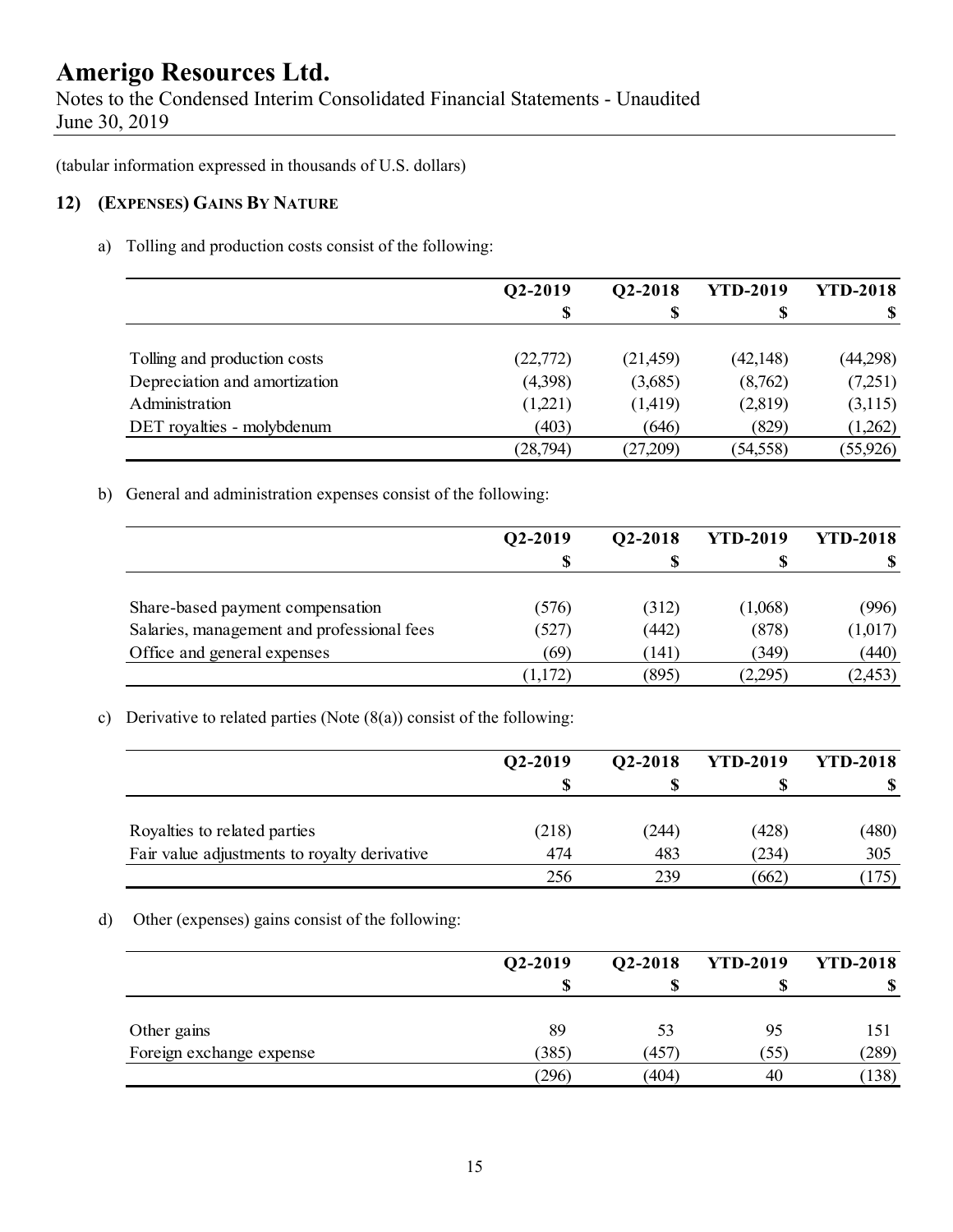Notes to the Condensed Interim Consolidated Financial Statements - Unaudited June 30, 2019

(tabular information expressed in thousands of U.S. dollars)

e) Finance expense consists of the following:

|                                               | Q2-2019 | Q2-2018 | <b>YTD-2019</b> | <b>YTD-2018</b> |
|-----------------------------------------------|---------|---------|-----------------|-----------------|
|                                               |         |         |                 |                 |
| Finance, commitment and interest charges      | (1,312) | (1,022) | (2.994)         | (2,335)         |
| Fair value adjustments to interest rate swaps | (189)   | 110     | (304)           | 438             |
|                                               | (1,501) | (912)   | (3,298)         | 1,897           |

#### **13) SUPPLEMENTARY CASH FLOW INFORMATION**

#### a) Cash and cash equivalents

|                                                            | <b>June 30,</b> | December 31, |
|------------------------------------------------------------|-----------------|--------------|
|                                                            | 2019            | 2018         |
|                                                            | \$              |              |
| Cash at bank and on hand                                   | 5,026           | 7,809        |
| Short-term bank deposits                                   | 142             | 129          |
|                                                            | 5,168           | 7,938        |
| Cash held in a debt service reserve account (Note $6(a)$ ) | 3,247           | 13,400       |
|                                                            | 8,415           | 21,338       |

#### b) Cash payments of interest and taxes

|                                                                                | <b>YTD-2019</b> | <b>YTD-2018</b> |
|--------------------------------------------------------------------------------|-----------------|-----------------|
|                                                                                | S               |                 |
|                                                                                |                 |                 |
| Interest and taxes paid                                                        |                 |                 |
| Interest paid                                                                  | 2,671           | 2,329           |
| Income taxes paid                                                              | 2,597           | 2,501           |
| Other                                                                          |                 |                 |
| (Decrease) increase in accounts payable related to the acquisition             |                 |                 |
| of plant and equipment                                                         | (214)           | 2,125           |
| Cash paid during the year in connection with the derivative to related parties | 463             | 480             |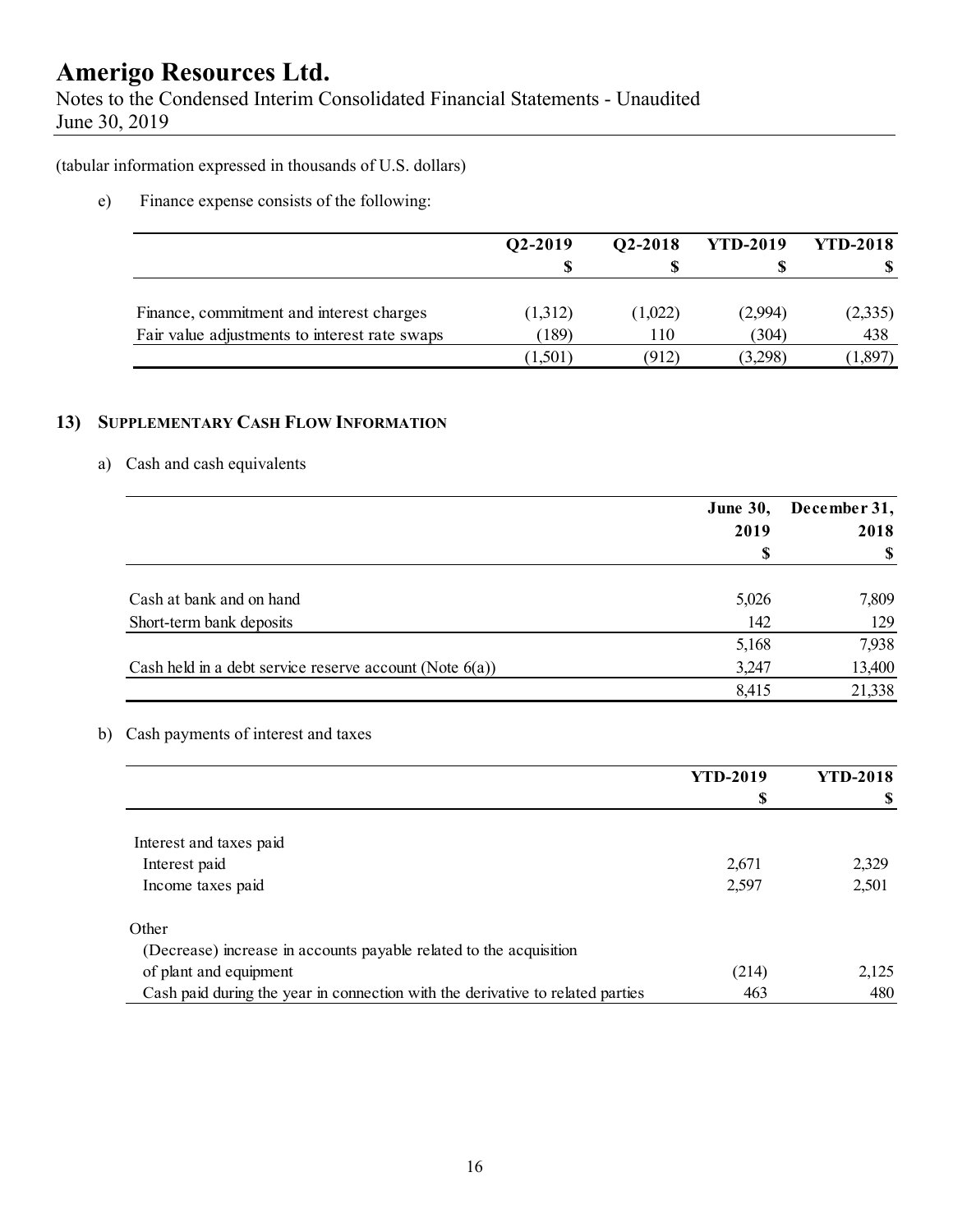Notes to the Condensed Interim Consolidated Financial Statements - Unaudited June 30, 2019

(tabular information expressed in thousands of U.S. dollars)

#### **14) FAIR VALUE MEASUREMENT**

Certain of Amerigo's financial assets and liabilities are measured at fair value on a recurring basis and classified in their entirety based on the lowest level of input that is significant to the fair value measurement.

The fair value hierarchy has three levels that prioritize the inputs to valuation techniques used to measure fair value, with Level 1 inputs having the highest priority. The levels and valuation techniques used to value Amerigo's financial assets and liabilities are the following:

- Level 1 Unadjusted quoted prices in active markets for identical assets and liabilities that Amerigo can access at the measurement date. Amerigo values its investments using quoted market prices in active markets.
- $\bullet$  Level 2 Inputs other than quoted prices included within Level 1 that are observable for the asset or liability directly or indirectly. Copper and molybdenum trade and settlement receivables are derivatives because the value of these receivables changes as underlying commodity market prices vary. The fair values of these receivables are adjusted each reporting period by reference to forward market prices and changes in fair value are recorded as a separate component of revenue.
- Level 3 Significant unobservable inputs that are not based on observable market data. Amerigo includes the related party derivative liability in Level 3 of the fair value hierarchy because it is not tradeable or associated with observable price transparency. Management reviews the fair value of this derivative on a quarterly basis based on management's best estimates, which are unobservable inputs. Fair value is calculated by applying the discounted cash flow approach on a valuation model that considers the present value of the net cash flows expected to be paid to a related party (Note 8(a)). Amerigo has also included the IRS in Level 3 of the fair value hierarchy due to the lack of observable market quotes on these instruments. The fair value of the IRS was determined with the assistance of third parties who performed a discounted cash flow valuation based on forward interest rate curves.